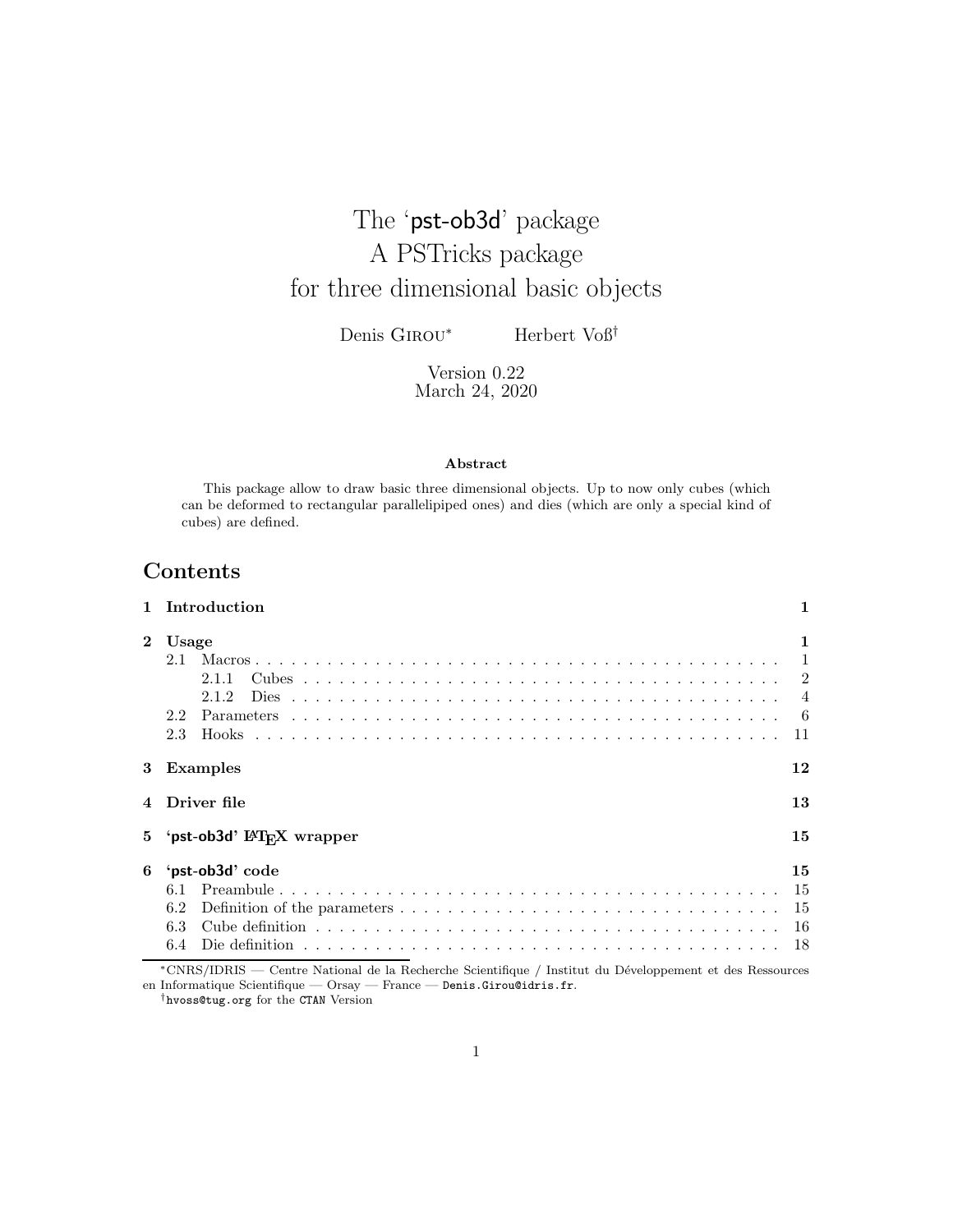### 1 Introduction

'pst-ob3d' define basic three dimensional objects. Up to now only cubes of several kinds are defined (as this is the easiest thing to do!), so the interest of this package is still limited...

As usual, all the relevant PSTricks parameters can be use and few ones are added specially for these 3d objects.

You must take care that these objects are *pure graphics* ones, that is to say that they have no dimension (in any case, it would be very difficult to compute their bounding boxes accurately, according to the user point of vue chosen — the *viewpoint*). So, we have to compute their sizes and to put these objects in a pspicture environment by ourselves.

### 2 Usage

### 2.1 Macros

Two macros are currently defined: \PstCube to draw a cube and \PstDie to draw a die (which is only a cube with dots on it faces).

### 2.1.1 Cubes

\PstCube has three required parameters, respectively for the X, Y and Z lengths, as we can distord the cubes to parallelipiped ones.

\PstCube[optional parameters]{X length}{Y length}{Z length}



\PstCube{1}{1}{1}



<sup>1</sup> \PstCube{1}{2}{1.5}



\PstCube[linestyle=dashed]{1}{2}{1.5}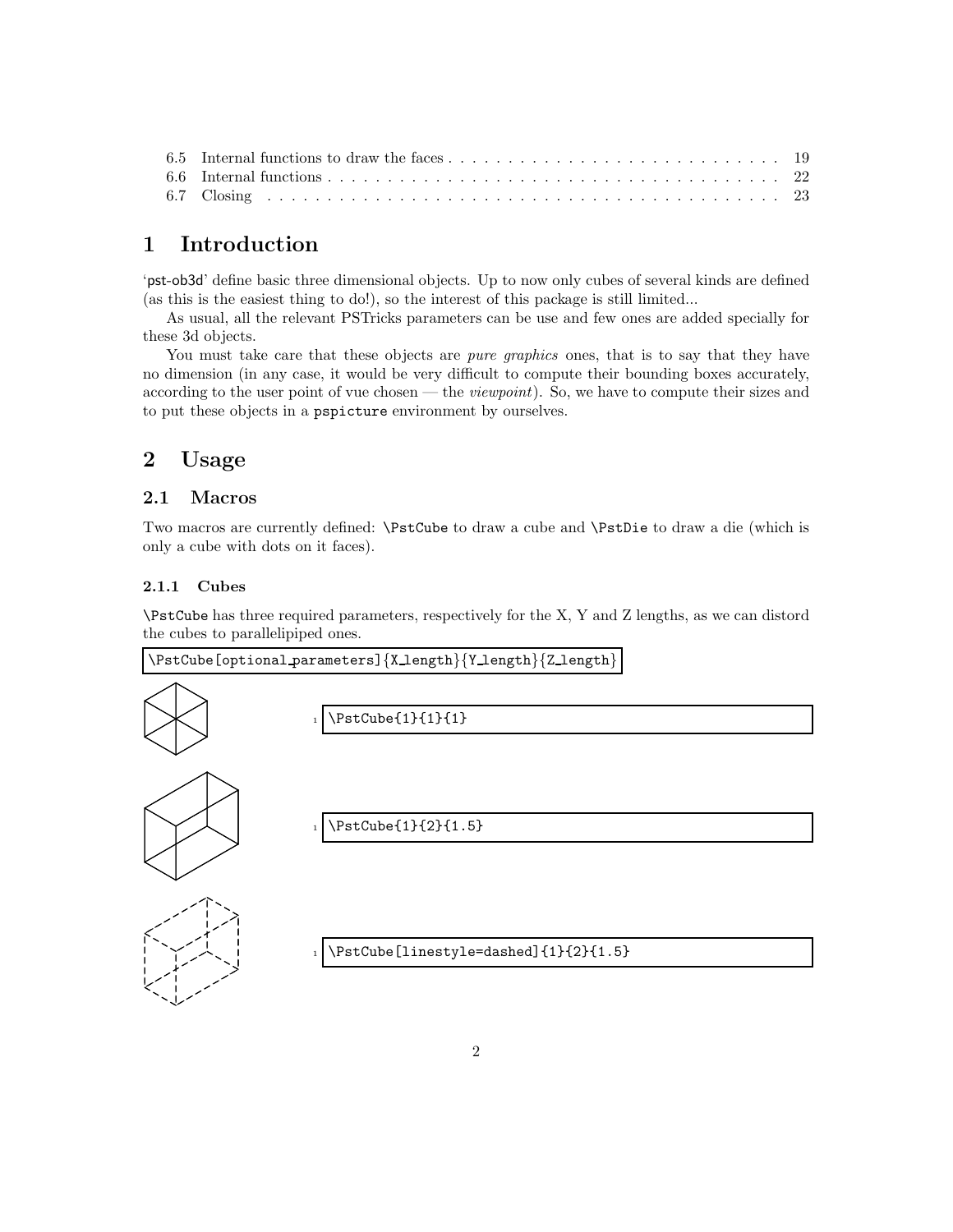

### \PstCube[fillstyle=hlines]{1}{1}{1}

As special care is made to draw the faces in the right order, according to the user point of view, to draw last the visible faces, we can use a solid color for the faces and still got a correct drawing of the borders.



The unit parameter can still be used and has for effect to multiply each of the three dimensions by it. In fact the value for xunit is used both for the X and Y directions, and the yunit one for the Z direction.

```
1 \rput(0,0){\PstCube[fillstyle=solid,fillcolor=white]{2}{2}{2}}
_2 \rput(4,0){\PstCube[unit=2,fillstyle=solid,fillcolor=white]{1}{1}{1}}
```


| 1 \rput(0,0){\PstCube[fillstyle=solid,fillcolor=white]{2}{2}{1}}            |
|-----------------------------------------------------------------------------|
| $_2$ \rput(4,0){\PstCube[xunit=2,fillstyle=solid,fillcolor=white]{1}{1}{1}} |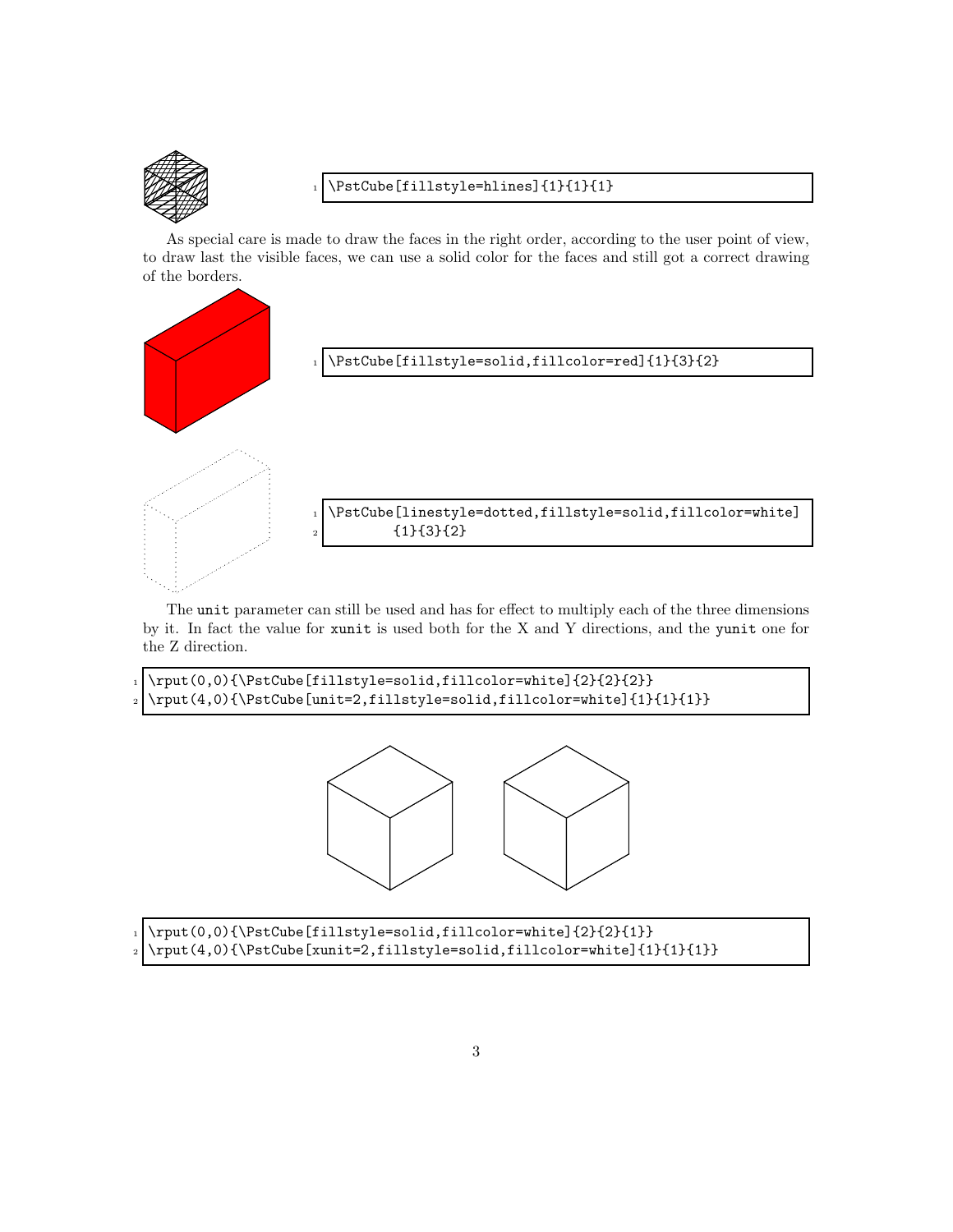

We can of course use the viewpoint and viewangle parameters of the 'pst-3d' package to change the user point of vue.

- $_1$  \rput(0,0){\PstCube{1}{3}{2}}
- <sup>2</sup> \rput(3,0){\PstCube[viewangle=20]{1}{3}{2}}
- $_3$  \rput(7.5,0){\PstCube[viewangle=-10]{1}{3}{2}}
- $_{4} \right(10.5,0) {\$stCube[viewpoint=1 -1 0.3]{1}{3}{2}}$
- $_{5} \rput(13,0){\Theta[viewpoint=1 1 1]{1}{3}{2}}$



### 2.1.2 Dies

\PstDie has no required parameters, as it must be a cube, so with the same lengths in each direction. The unit parameter is enough to change it size. Of course, only the visibles faces, according to the user point of vue, are shown.

# \PstDie[optional parameters]

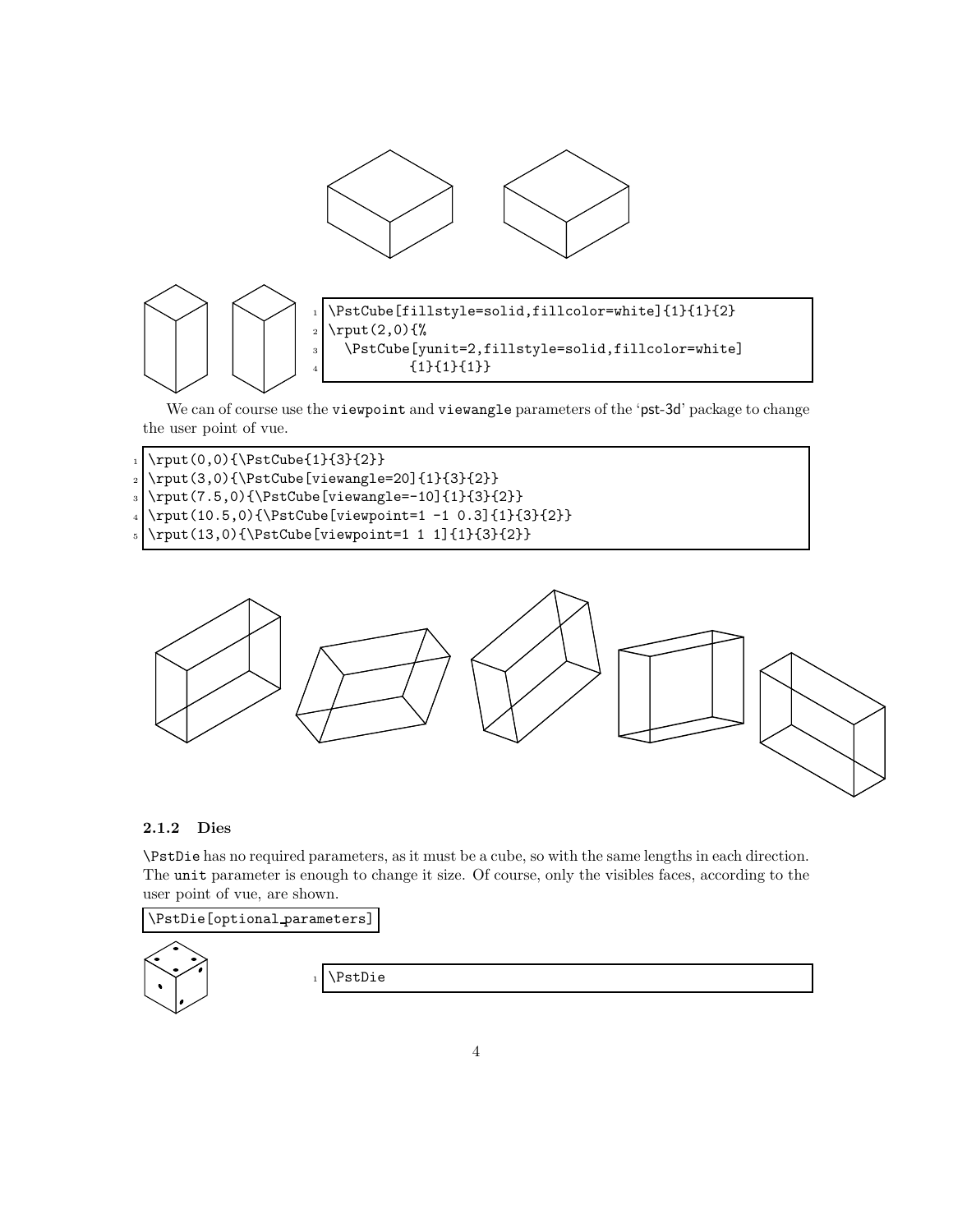

- $_2$  \multido{\iPos=0+2,\nViewPointZ=-2.1+0.5}{8}{%
- 
- <sup>3</sup> \rput(\iPos,0){\PstDie[viewpoint=1 -1 \nViewPointZ]}}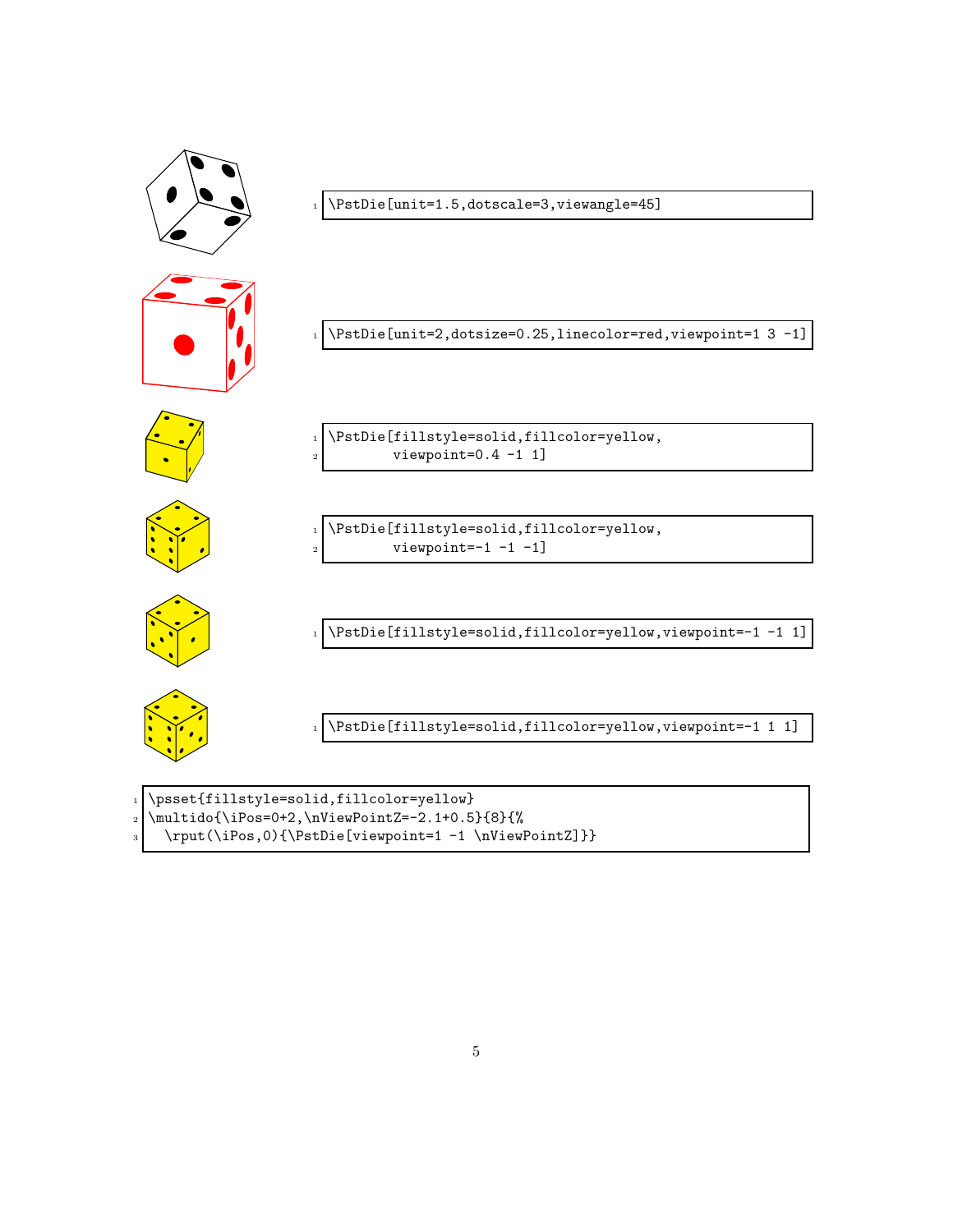

1 \psset{fillstyle=solid,fillcolor=yellow}  $_2$  \rput(0,0){\PstDie[viewpoint=-5 -1 1]}  $_3$  \rput(2,0){\PstDie[viewpoint=-3 -1 1]}  $_{4} \rightarrow (4,0){\Theta[viewpoint=-1 -1 1]}$  $5 \times 6$ , 0) {\PstDie[viewpoint=-0.3 -1 1] }  $_{6}$  \rput(8,0){\PstDie[viewpoint=0.3 -1 1]}  $_7$  \rput(10,0){\PstDie[viewpoint=1 -1 1]}  $\frac{8}{\text{12,0}}{\text{Distance}[viewpoint=3 -1 1]}$  $\frac{1}{0} {\rput(14,0) {\rStDie[viewpoint=5 -1 1]}$ 

![](_page_5_Picture_2.jpeg)

1 \psset{fillstyle=solid,fillcolor=yellow}  $_2 \rightarrow (0,0) {\Delta[vie] (viewpoint=1 -5 1]}$  $_3$  \rput(2,0){\PstDie[viewpoint=1 -3 1]}  $_4$  \rput(4,0){\PstDie[viewpoint=1 -1 1]}  $5 \times (6,0) {\Delta[vie[viewpoint=1 -0.3 1]}$  $6 \rightarrow 8$  \rput(8,0){\PstDie[viewpoint=1 0.3 1]}  $7 \times (10,0) {\\Phi[\text{viewpoint}=1 1 1]}$  $\text{s} \rightarrow (12,0) \{\Phi[viewpoint=1 3 1]\}$  $\frac{1}{(14,0)}{\PstDie[viewpoint=1 5 1]}$ 

![](_page_5_Picture_4.jpeg)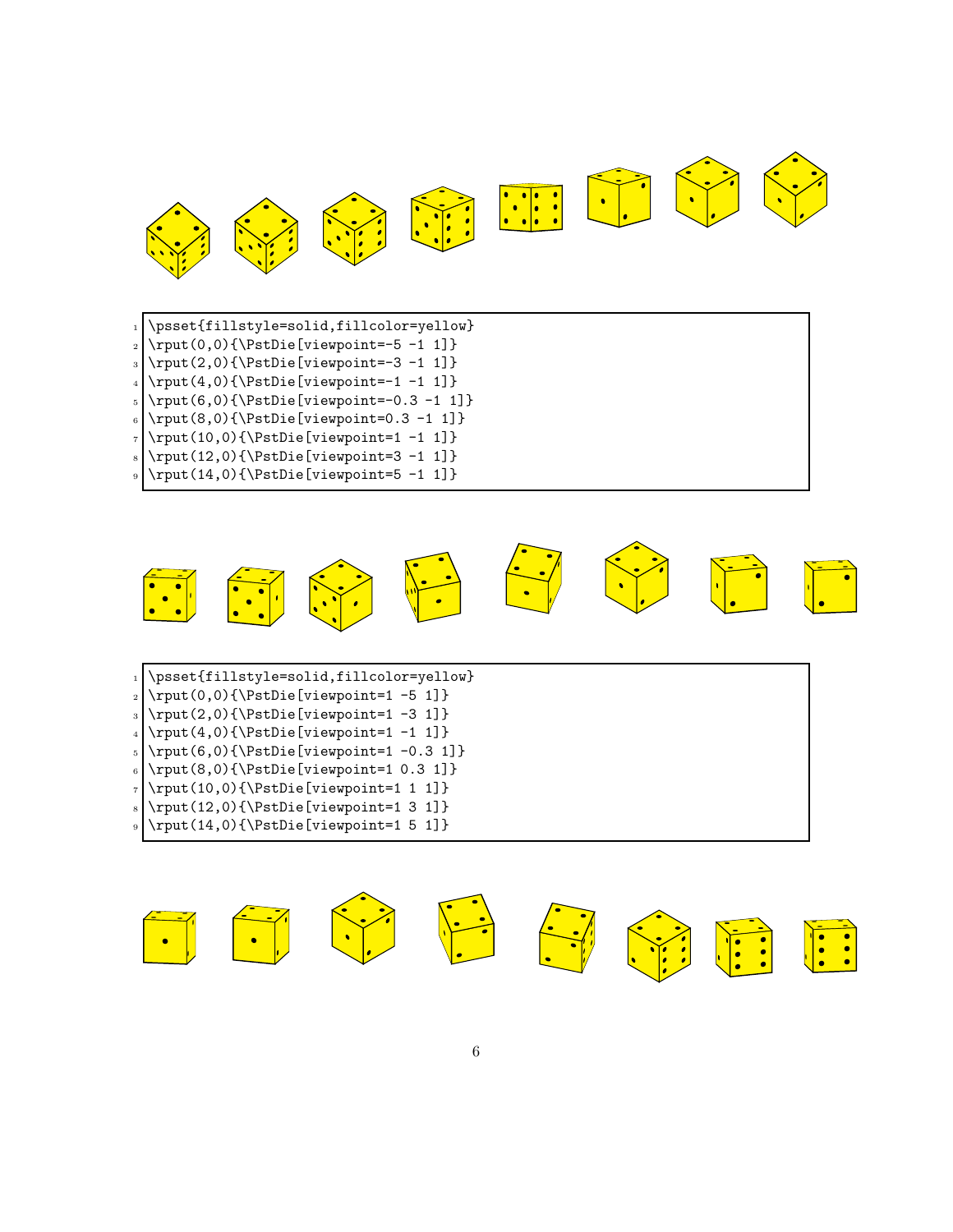### 2.2 Parameters

PstDebug (integer) : to obtain some internal debugging informations — here, a letter is printed at the center of each face, to help to locate the various faces according to the user point of vue. It can take the values 0 (no debug) or 1. (*Default:*  $\theta$  — no debugging informations).

![](_page_6_Figure_2.jpeg)

OnlyVisibleFaces (boolean) : to draw only the (three) visible faces, according to the user point of view (*Default: false*).

![](_page_6_Figure_4.jpeg)

\PstCube[OnlyVisibleFaces=true]{1}{1}{1}

1 \PstCube[PstDebug=1,OnlyVisibleFaces=true, viewpoint=0.8 -1 1]{1}{3}{2}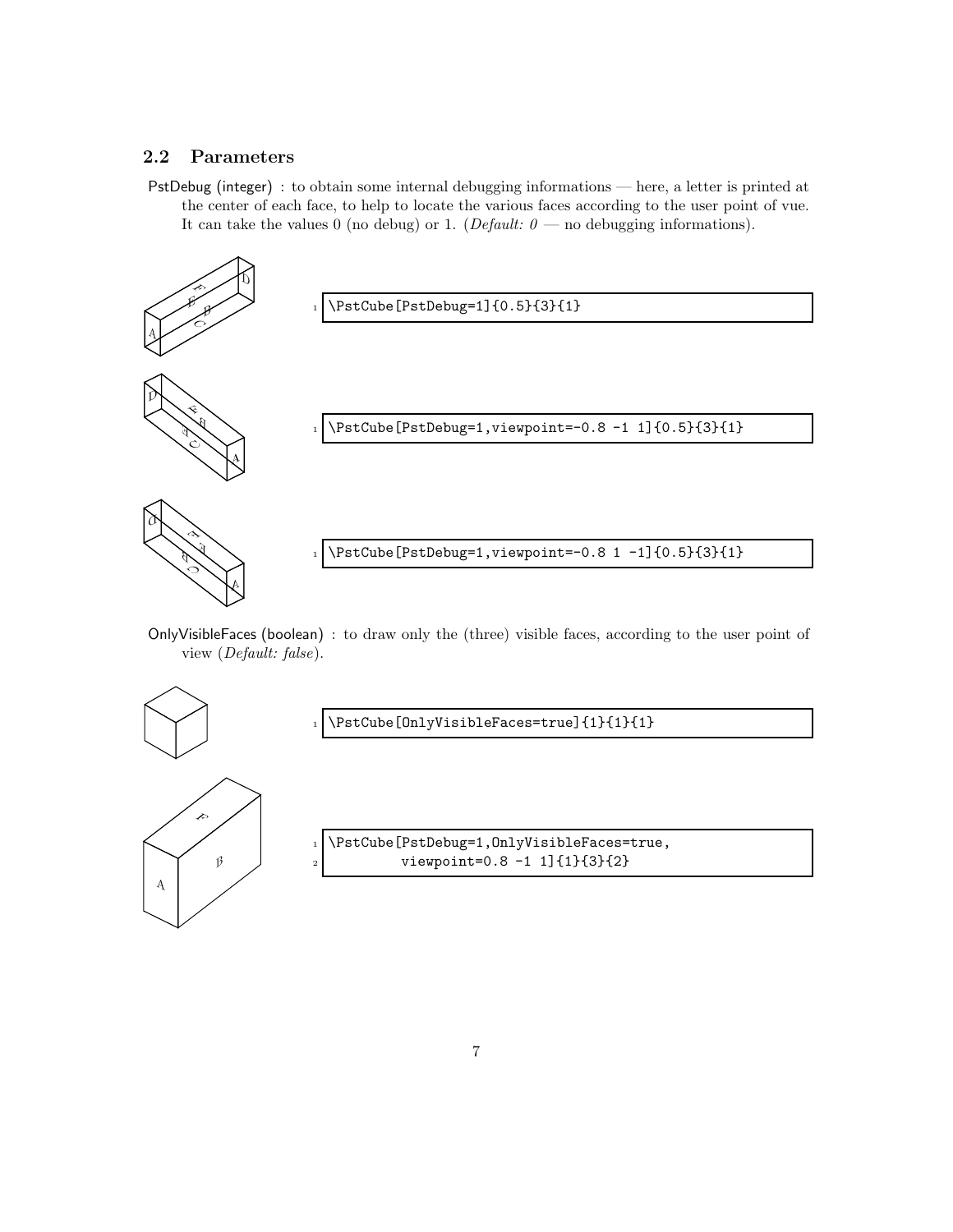![](_page_7_Figure_0.jpeg)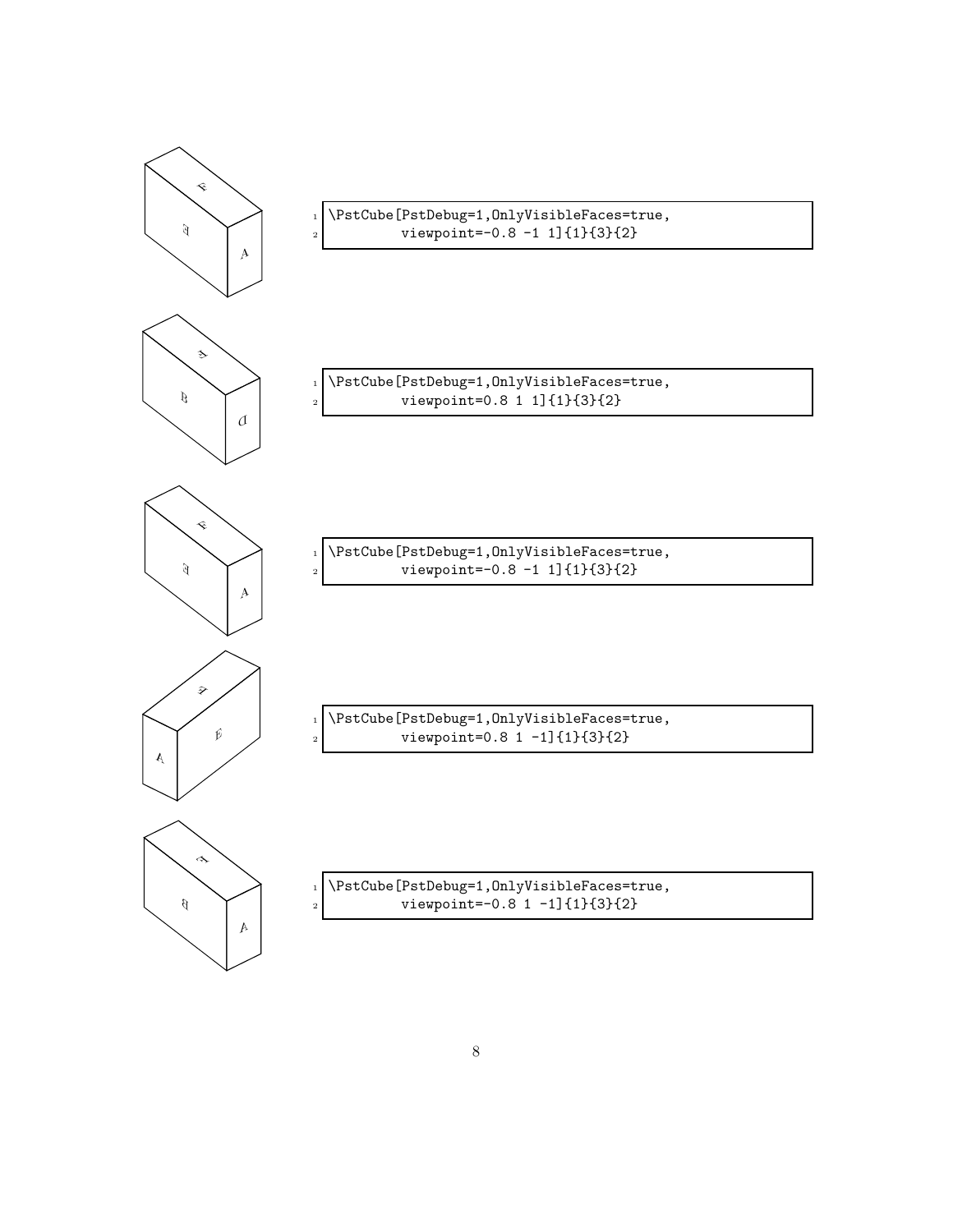![](_page_8_Figure_0.jpeg)

\PstCube[PstDebug=1,OnlyVisibleFaces=true, viewpoint=0.8 -1 -1]{1}{3}{2}

1 \PstCube[PstDebug=1,OnlyVisibleFaces=true,  $\frac{1}{2}$  viewpoint=-0.8 -1 -1]{1}{3}{2}

Corners (boolean) : to mark corners. This is mostly an aesthetics effect, in fact mainly pleasant for dies<sup>1</sup> . (*Default: false*).

![](_page_8_Figure_4.jpeg)

CornersLength (real) : the length of the corners, when they are shown. This value is multiplied by the unit values in each direction. (*Default:*  $0.15$  *—* it must rather be a number between 0 and 0.5, otherwise there will not be any error but the results will look strange...).

![](_page_8_Picture_6.jpeg)

\PstCube[fillstyle=solid,fillcolor=green, <sup>2</sup> Corners=true,CornersLength=0.25]{1}{1}{1}

<sup>&</sup>lt;sup>1</sup>I only follow here an idea first implemented by Manuel LUQUE in his own PSTricks macro for dies.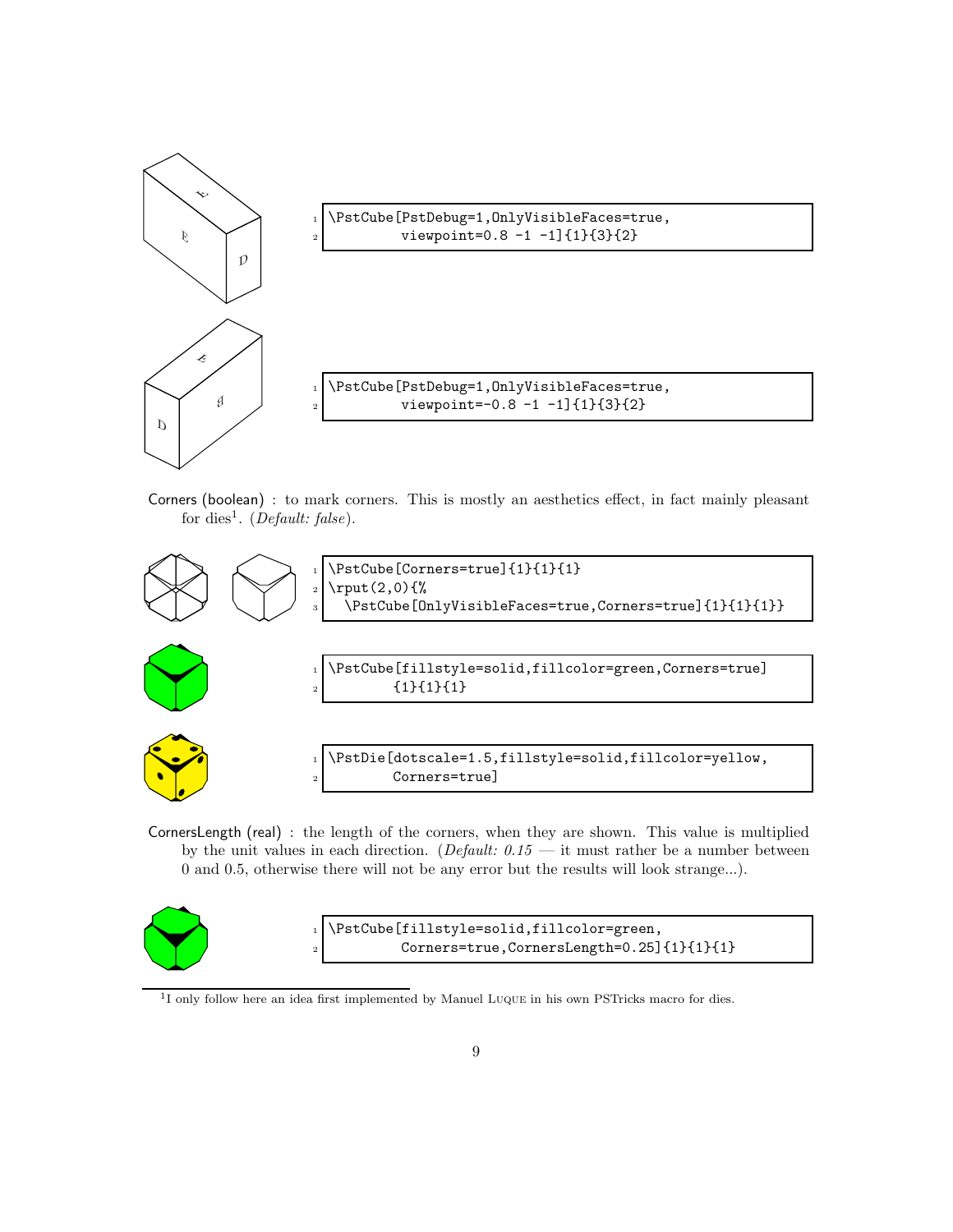![](_page_9_Figure_0.jpeg)

CornersColor (color) : the color of the corners (*Default: black*).

![](_page_9_Figure_2.jpeg)

\rput(\iPos,0){\PstCube[CornersLength=\nCornersLength]{1}{1}{1}}}

![](_page_9_Picture_4.jpeg)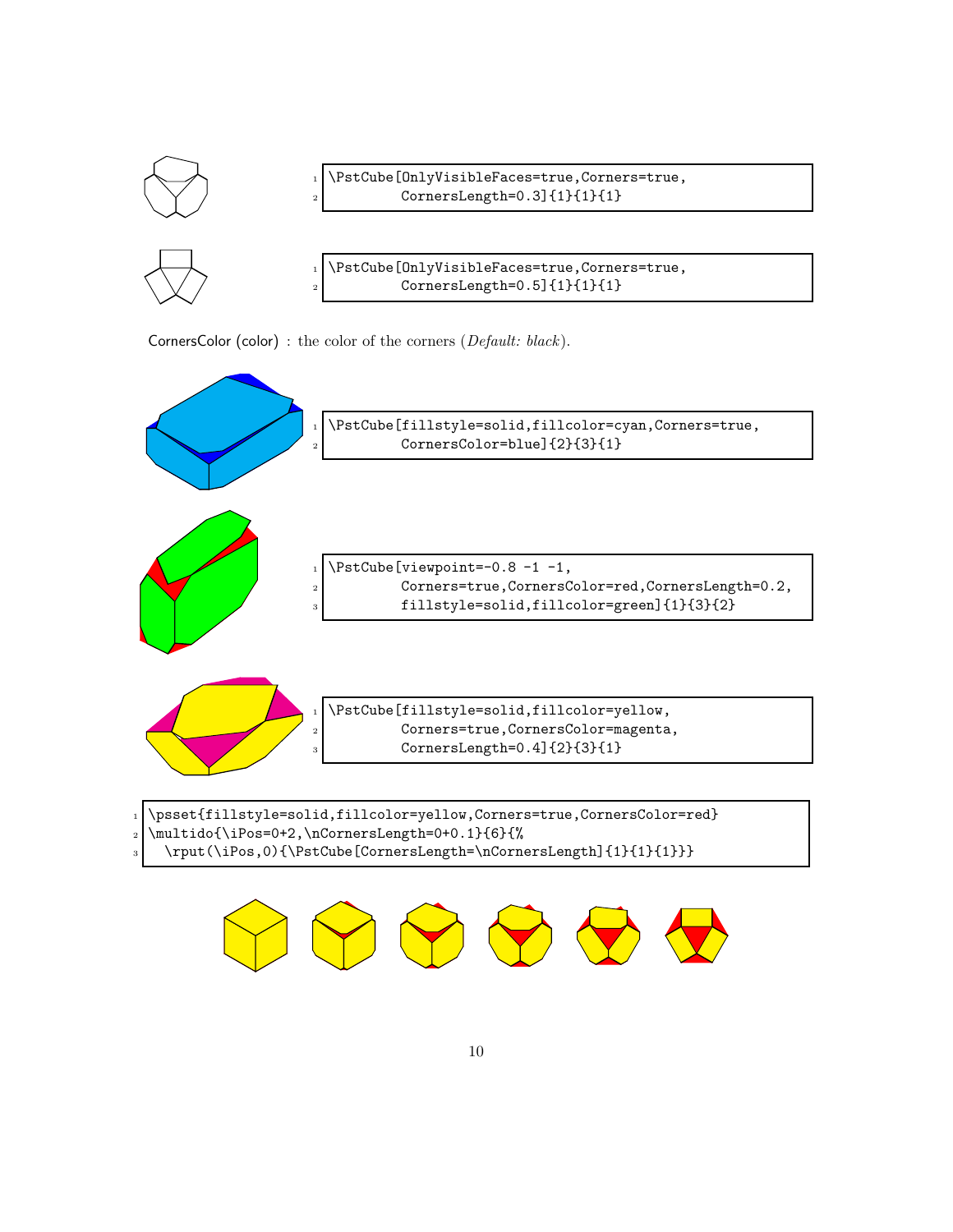![](_page_10_Figure_0.jpeg)

RandomFaces (boolean) : to generate random faces. This has only a meaning for dies, to simulate a throw of them. The hazard is managed by the 'random' package from Donald Arseneau. The random seed is set by using the time when the compilation occur. But take care that TEX allow to access only to minutes and not to microseconds, so several consecutive usages of this parameter will give the same behavior, and no hazard at all... To force it, we must use the \randomi macro, to initialize the random seed to an arbitrary integer value (see the documentation of the 'random' package). (*Default: false*).

![](_page_10_Picture_2.jpeg)

\PstDie[dotscale=2,fillstyle=solid,fillcolor=cyan, RandomFaces=true]

![](_page_10_Picture_4.jpeg)

 $\rm$ andomi=12345 <sup>2</sup> \PstDie[dotscale=1.5,fillstyle=solid,fillcolor=magenta, <sup>3</sup> Corners=true,CornersColor=yellow,RandomFaces=true]

### 2.3 Hooks

Twelve hooks can be used, to put arbitrary stuff on the faces. Six hooks allow to put some material on a specified position (by default in the point  $(0,0)$  of the face) and six other put it on the center of the faces, according of the lengths in each direction.

The name of these hooks are \PstObjectsThreeDFace*Letter* and \PstObjectsThreeDFaceCenter*Letter* (with *Letter* being a letter between A and F).

![](_page_10_Picture_9.jpeg)

\def\PstObjectsThreeDFaceC{% 2 \psframe[fillstyle=solid,fillcolor=blue](1,1)} \PstCube[viewpoint=0.6 -0.4 1]{1}{1}{1}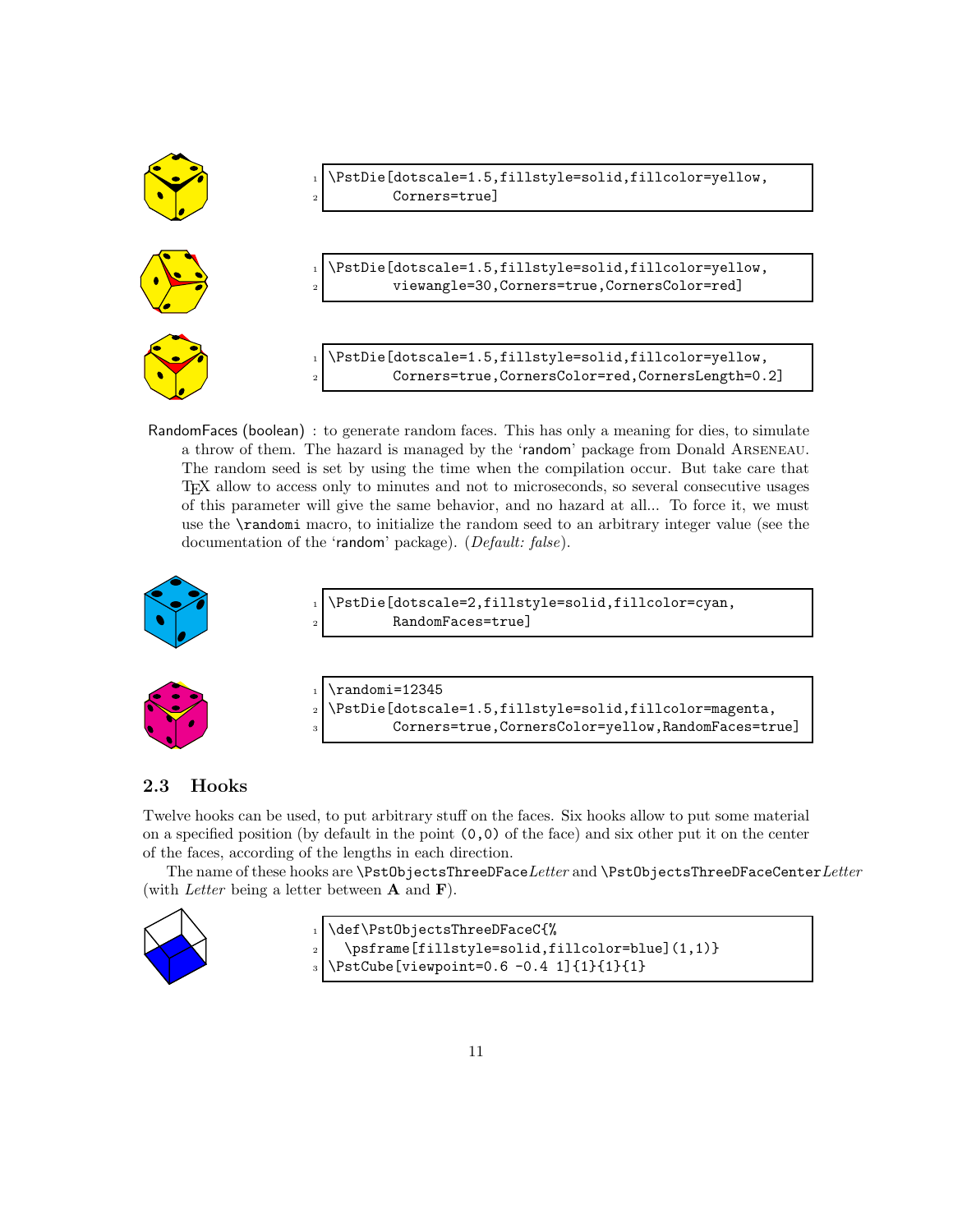![](_page_11_Picture_0.jpeg)

\def\PstObjectsThreeDFaceA{\rput(0.5,-0.5){\LARGE X}} 2 \def\PstObjectsThreeDFaceB{\rput(0.5,-0.5){\LARGE Y}}  $3 \ N$ stCube[viewpoint=0.6 -0.4 1]{1}{1}{1}}

- $1$  \psset{viewpoint=0.6 -0.4 1}
- 2 \def\PstObjectsThreeDFaceA{\LARGE X}
- <sup>3</sup> \def\PstObjectsThreeDFaceB{\rput(0.5,0.5){\LARGE Y}}
- $_{4} \rput(0,0){\$setCube{1}{1}{1}}$
- $\label{thm:main} $$\def\Pst0bjectsThreeDFaceCenterC{\LARGE\textcolor{|}{red}_{\textcolor{|}{}}\text\color{|}{\textcolor{|}{}}\text\color{|}{\textcolor{|}{}}\text\color{|}{\textcolor{|}{}}\text\color{|}{\textcolor{|}{}}\text\color{|}{\textcolor{|}{}}\text\color{|}{\textcolor{|}{}}\text\color{|}{\textcolor{|}{}}\text\color{|}{\textcolor{|}{}}\text\color{|}{\textcolor{|}{}}\text\color{|}{\textcolor{|}{}}\text\color{|}{\textcolor{|}{}}\text\color{|}{\textcolor{|}{$
- 6 \rput(3,0){\PstCube{3}{1}{1}}
- $7 \times (6,0) {\PstCube[viewpoint=0.8 1 1]{3}{1}{1}}$

![](_page_11_Figure_9.jpeg)

## 3 Examples

We give here some more advanced examples.

![](_page_11_Picture_12.jpeg)

| psset{fillstyle=solid}                                                                                    |
|-----------------------------------------------------------------------------------------------------------|
| $\frac{1}{2}$<br>\PstCube[fillcolor=green]{2}{2}{2}<br>\PstCube[fillcolor=red](-0.2,0.2,2){1.6}{1.6}{1.6} |
|                                                                                                           |
| $4$ \PstCube[fillcolor=yellow](-0.4,0.4,3.6){1.2}{1.2}{1.2}}                                              |
| $_{5}$ \PstCube[fillcolor=cyan](-0.6,0.6,4.8){0.8}{0.8}{0.8}                                              |
| 6 \PstCube [fillcolor=magenta] $(-0.8, 0.8, 5.6)$ {0.4} {0.4} {0.4}                                       |
|                                                                                                           |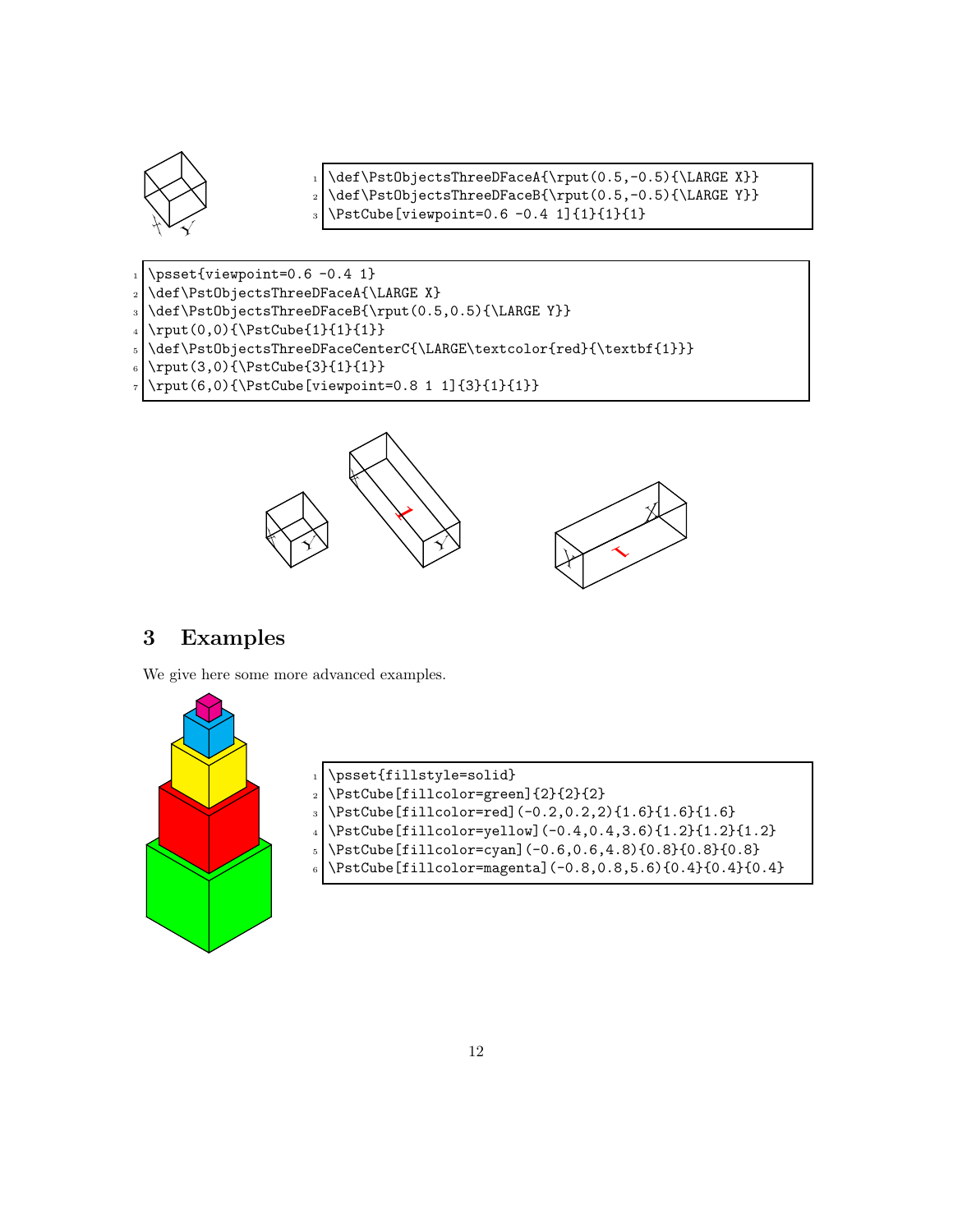![](_page_12_Figure_0.jpeg)

![](_page_12_Figure_1.jpeg)

\definecolor{PaleGreen}{rgb}{0.6,0.98,0.6}  $_2$  \psset{unit=2} <sup>3</sup> \ThreeDput{% 4 \psframe[fillstyle=solid,fillcolor=PaleGreen](6,6)  $5 \mid \ \begin{bmatrix} \text{s} \\ \text{b} \end{bmatrix}$  \psgrid[subgriddiv=0,gridlabels=0,griddots=5](6,6)} <sup>6</sup> \psset{fillstyle=solid,dotscale=3.5,RandomFaces=true,Corners=true}  $7 \times 123817$  $\vert$  \PstDie[fillcolor=yellow](1,3,0) \randomi=271354 <sup>10</sup> \PstDie[fillcolor=cyan,viewpoint=1 0.3 1,CornersColor=blue](0.3,1.5,0) 11 \randomi=93850516 12 \PstDie[fillcolor=blue,linecolor=white,viewpoint=1 -0.5 1,CornersColor=cyan]  $\begin{array}{c|c} \n & \text{(3,3,0)} \\
 & \n & \n\end{array}$ 14 \randomi=8873165 <sup>15</sup> \PstDie[fillcolor=red,linecolor=white,viewpoint=1 -0.2 1,CornersColor=yellow]  $16$   $(2,5,0)$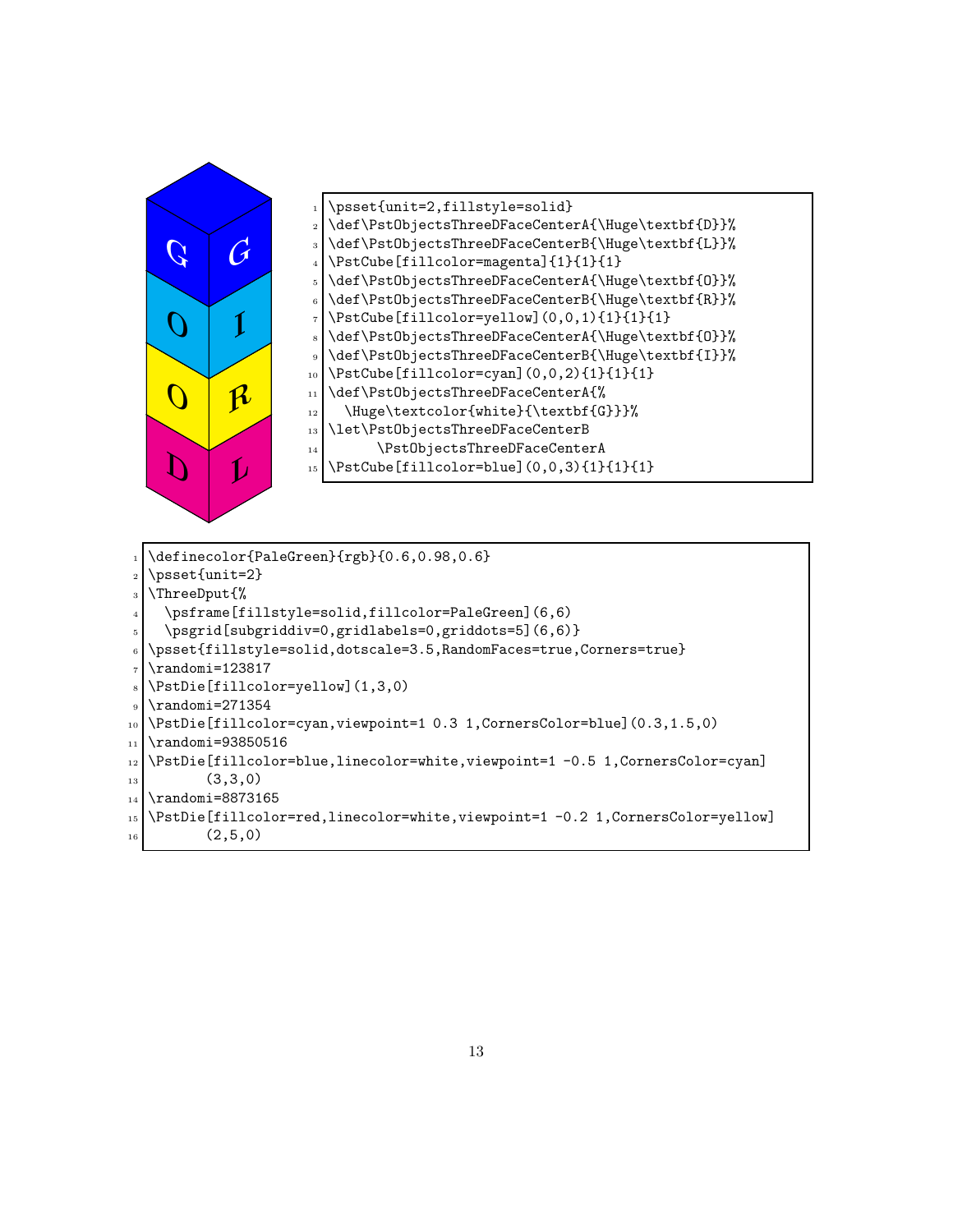![](_page_13_Figure_0.jpeg)

# 4 Driver file

The next bit of code contains the documentation driver file for TEX, i.e., the file that will produce the documentation you are currently reading. It will be extracted from this file by the docstrip program.

```
1 \langle *driver \rangle2 \documentclass{ltxdoc}
3 \GetFileInfo{pst-ob3d.dtx}
4 \usepackage{fancyvrb,url}
5 \usepackage[dvips]{geometry}
6 \usepackage{pstricks}
7 \usepackage{pst-ob3d}
8 \usepackage{multido}
9 \EnableCrossrefs
10 \CodelineIndex
11 \RecordChanges
12 %\OnlyDescription % Comment it for implementation details
13 \hbadness=7000 % Over and under full box warnings
14 \hfuzz=3pt
15 %
16 % To redefine the format used to print the macro names,
```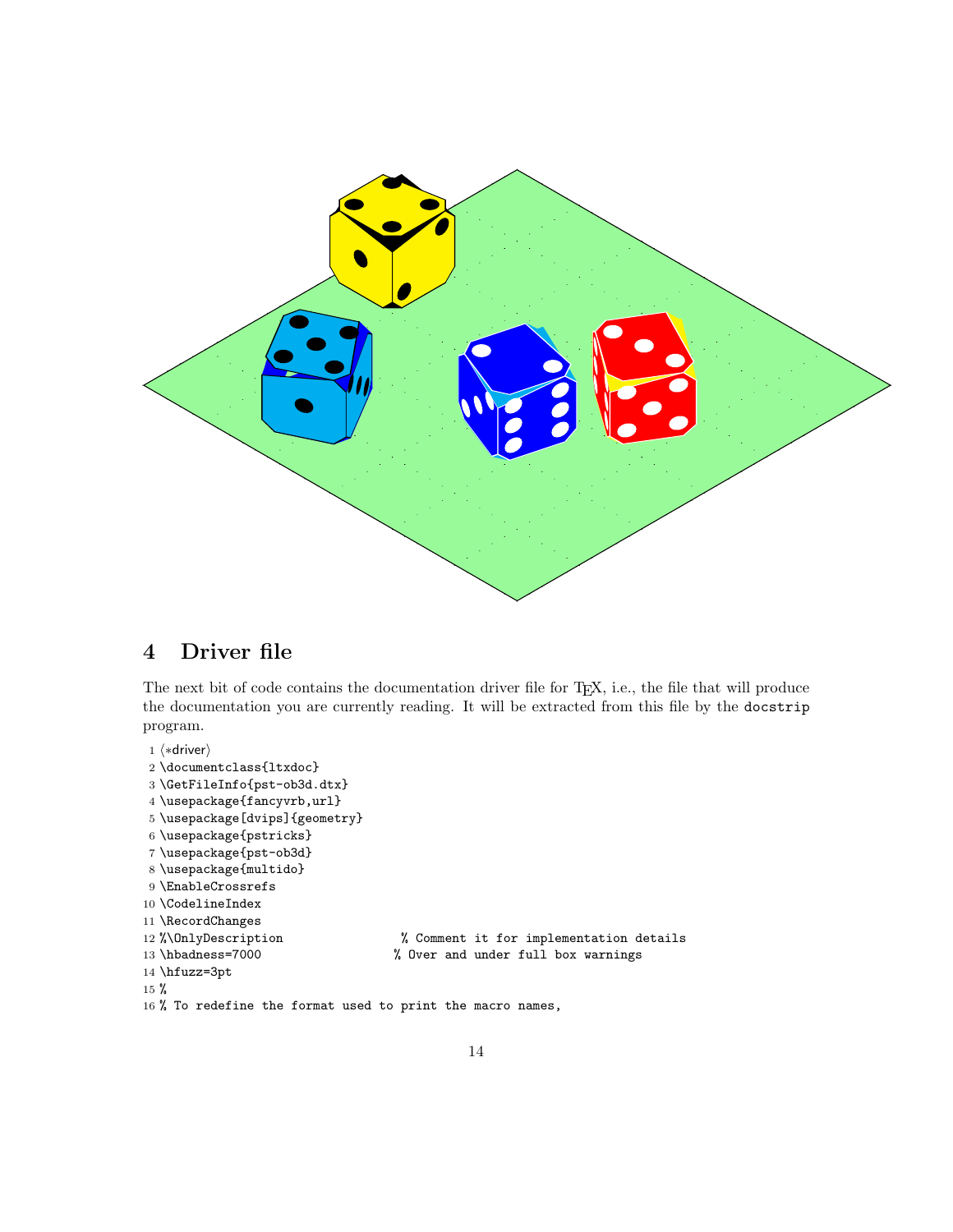```
17 % which was not well adapted to very long names like the ones we used
18 \makeatletter
19 \long\def\m@cro@#1#2{\endgroup \topsep\MacroTopsep \trivlist
20 \edef\saved@macroname{\string#2}%
21 % D.G. modification begin - Dec. 15, 2000
22 % \def\makelabel##1{\llap{##1}}%
23 \def\makelabel##1{\hspace{-2cm}##1}%
24 % D.G. modification end
25 \if@inlabel
26 \let\@tempa\@empty \count@\macro@cnt
27 \loop \ifnum\count@>\z@
28 \edef\@tempa{\@tempa\hbox{\strut}}\advance\count@\m@ne \repeat
29 \edef\makelabel##1{\llap{\vtop to\baselineskip
30 {\@tempa\hbox{##1}\vss}}}%
31 \advance \macro@cnt \@ne
32 \else \macro@cnt\@ne \fi
33 \edef\@tempa{\noexpand\item[%
34 #1%
35 \noexpand\PrintMacroName
36 \else
37 \noexpand\PrintEnvName
38 \fi
39 {\string#2}]}%
40 \@tempa
41 \global\advance\c@CodelineNo\@ne
42 #1%
43 \SpecialMainIndex{#2}\nobreak
44 \DoNotIndex{#2}%
45 \else
46 \SpecialMainEnvIndex{#2}\nobreak
47 \fi
48 \global\advance\c@CodelineNo\m@ne
49 \ignorespaces}
50 \makeatother
51 %
52 \begin{document}
53 \DocInput{pst-ob3d.dtx}
54 \end{document}
55 \langle / driver\rangle
```
# 5 'pst-ob3d' LAT<sub>E</sub>X wrapper

```
56 \langle *latex-wrapper)
57 \RequirePackage{pstricks}
58 \ProvidesPackage{pst-ob3d}[2006/11/25 package wrapper for
59 pst-ob3d.tex (hv)]
60 \input{pst-ob3d.tex}
61 \ProvidesFile{pst-ob3d.tex}
62 [\filedate\space v\fileversion\space 'PST-ob3d' (dg,hv)]
```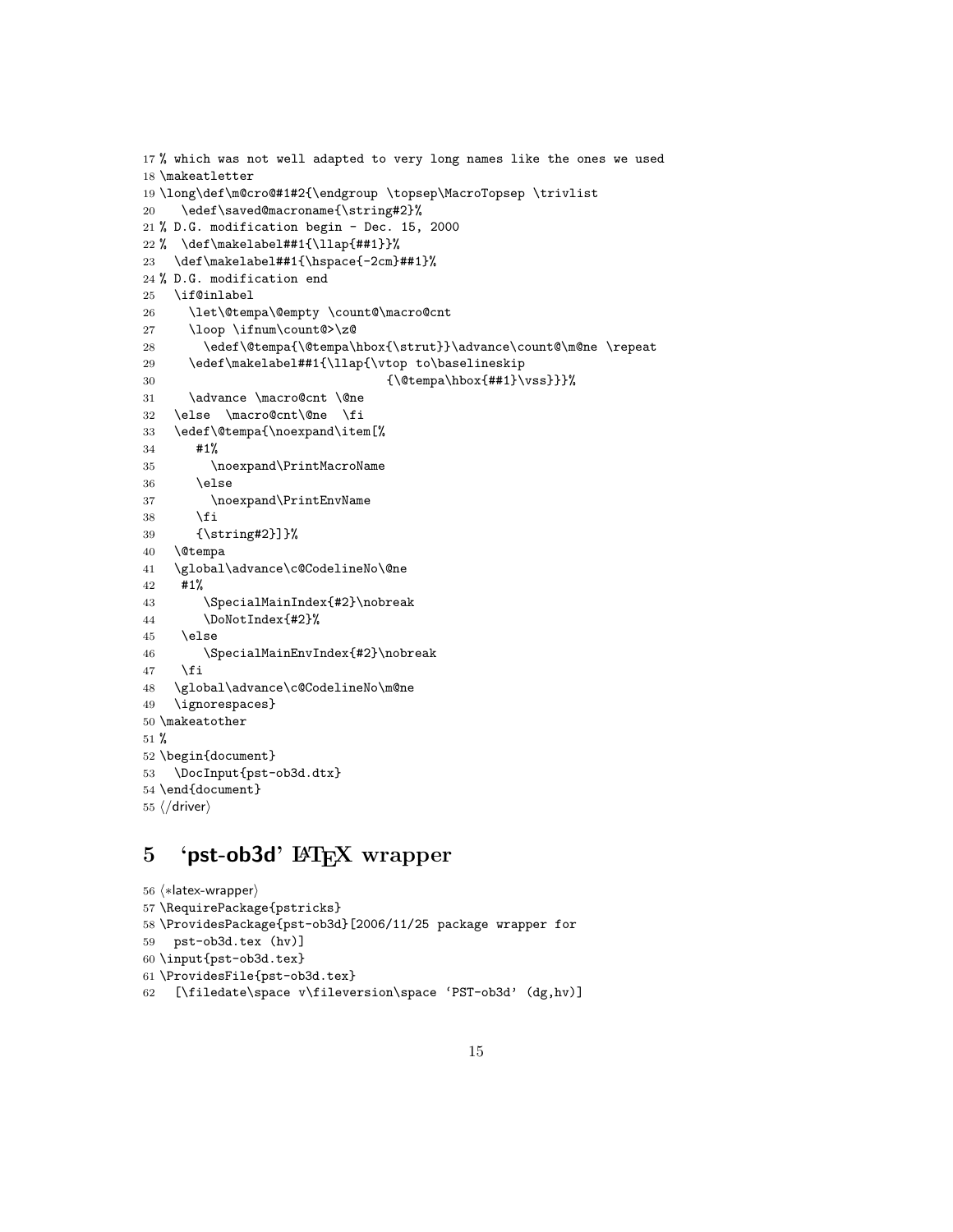63  $\langle$ /latex-wrapper $\rangle$ 

### 6 'pst-ob3d' code

64  $\langle$ \*pst-ob3d $\rangle$ 

### 6.1 Preambule

Who we are.

```
65 \def\fileversion{0.22}
66 \def\filedate{2020/03/24}
67 \message{'Pst-Objects3d' v\fileversion, \filedate\space (DG,hv)}
68 \csname PstObjectsThreeDLoaded\endcsname
69 \let\PstObjectsThreeDLoaded\endinput
```
Require the PSTricks, 'pst-3d', and 'pst-xkey' packages.

```
70 \ifx\PSTXKeyLoaded\endinput\else \input pst-xkey \fi
```
71 \ifx\PSTricksLoaded\endinput\else \input pstricks.tex\fi

```
72 \ifx\PSTthreeDLoaded\endinput\else\input pst-3d.tex\fi
```
73 \ifx\PSTtoolsLoaded\endinput\else \input pst-tools \fi

Catcodes changes.

```
74 \edef\PstAtCode{\the\catcode'\@}
```
75 \catcode'\@=11\relax

### 6.2 Definition of the parameters

Add the family name to the key list.

```
76 \pst@addfams{pst-ob3d}
```
PstDebug is for internal debugging purposes (here letters will be printed on the faces). This option is alread defined in the basic PSTricks package

OnlyVisibleFaces to show only the visible faces.

77 \define@boolkey[psset]{pst-ob3d}[PstObjectsThreeD@]{OnlyVisibleFaces}[true]{}

RandomFaces to define randomly the faces of a die, using the 'random' package.

78 \define@boolkey[psset]{pst-ob3d}[PstObjectsThreeD@]{RandomFaces}[true]{}

Corners to draw corners.

```
79 \define@boolkey[psset]{pst-ob3d}[PstObjectsThreeD@]{Corners}[true]{}
```
CornersColor to choose the color of the corners.

80 \define@key[psset]{pst-ob3d}{CornersColor}{\def\PstObjectsThreeD@CornersColor{#1}} CornersLength to choose the length of the corners.

```
81 \define@key[psset]{pst-ob3d}{CornersLength}{%
```
- 82 \def\PstObjectsThreeD@CornersLength{#1}%
- 83 \def\PstObjectsThreeD@CornersLengthTmpA{#1}%
- 84 \def\PstObjectsThreeD@CornersLengthTmpB{#1}}

Next, we set the default values for all these new parameters.

```
85 \psset[pst-ob3d]{OnlyVisibleFaces=false,RandomFaces=false,
```

```
86 Corners=false,CornersColor=black,CornersLength=0.15}
```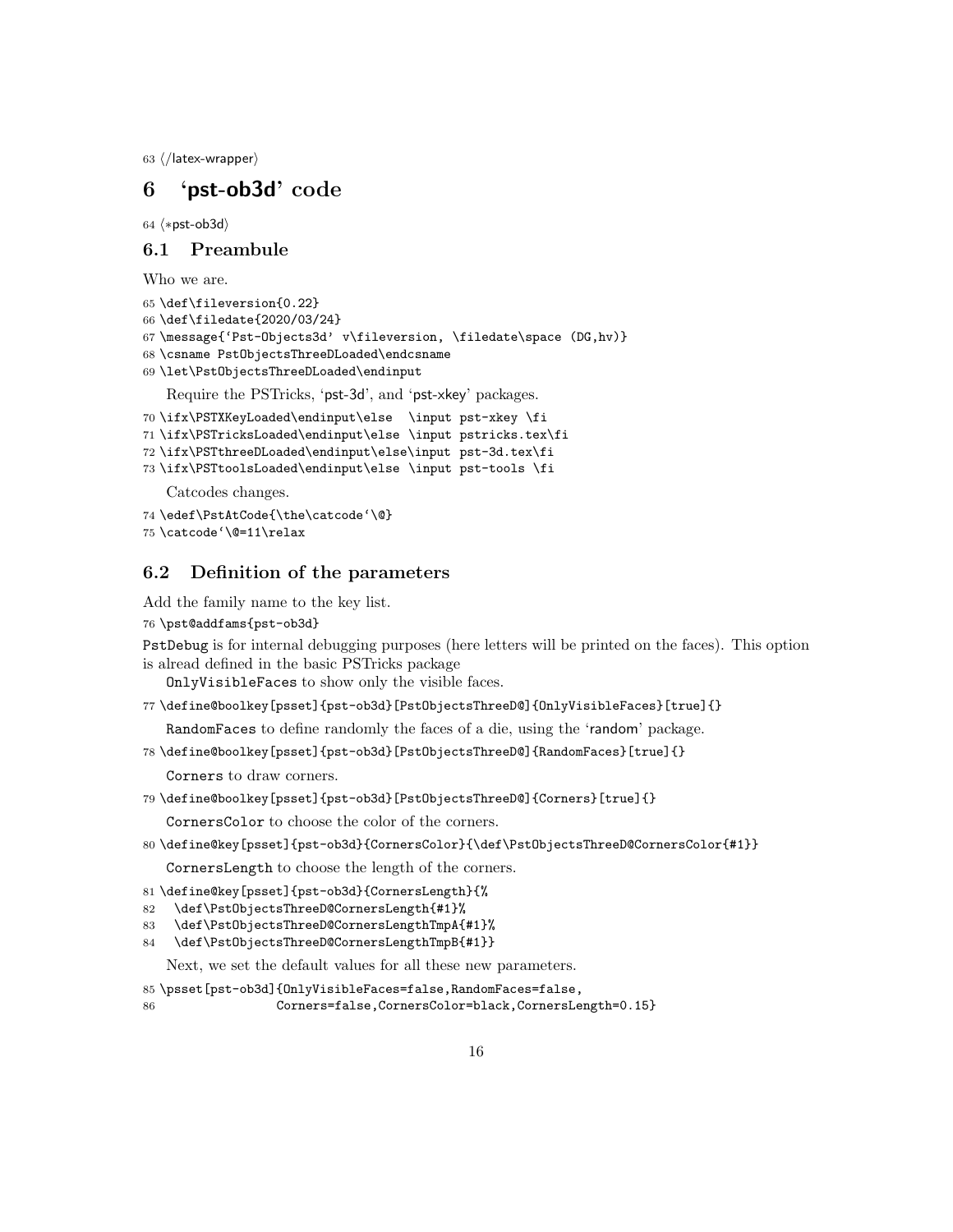### 6.3 Cube definition

#### \PstCube

```
87 \def\PstCube{\@ifnextchar[{\PstCube@i}{\PstCube@i[]}}
```
#### \PstCube@i

```
88 \def\PstCube@i[#1]{\@ifnextchar({\PstCube@ii[#1]}{\PstCube@ii[#1](0,0,0)}}
```
#### \PstCube@ii

```
89 \def\PstCube@ii[#1](#2,#3,#4)#5#6#7{{%
```
We force "dimen=middle".

\psset{dimen=middle}%

Then we set the local changes of parameters.

\psset{#1}%

For debugging purposes, we can require to print letters centered on the faces.

```
92 \ifnum\Pst@Debug=\@ne
```

```
93 \def\PstObjectsThreeDFaceCenterA{A}%
94 \def\PstObjectsThreeDFaceCenterB{B}%
```

```
95 \def\PstObjectsThreeDFaceCenterC{C}%
```
\def\PstObjectsThreeDFaceCenterD{D}%

```
97 \def\PstObjectsThreeDFaceCenterE{E}%
```

```
98 \def\PstObjectsThreeDFaceCenterF{F}%
```

```
99 \fi
```
We get the signs of the viewpoint coordinates (which are wrong by themselves). This is necessary because the order of the drawing of the faces must change according to the viewpoint, to hidden the non visible faces.

```
100 \pst@expandafter\psget@@viewpoint\psk@viewpoint {} {} {} \@nil
```
If corners must be shown, we will draw octogons, otherwise frames.

```
101 \ifPstObjectsThreeD@Corners
102 \let\PstObjectsThreeD@Shape\PstObjectsThreeD@Octogon
103 \else
104 \let\PstObjectsThreeD@Shape\psframe
105 \fi
```
According to the viewpoint, we draw in the right order the faces (three ones when we must show only the visible ones, six otherwise).

```
106 \ifdim\pst@dimc>\z@
107 \ifdim\pst@dima>\z@
108 \ifdim\pst@dimb>\z@
```
Case where  $x > 0$ ;  $y > 0$ ;  $z > 0$ 

### \PstCube@DrawFaces{A}{E}{C}{B}{D}{F}{(#2,#3,#4)}{(#5,#6,#7)}%

```
110 \else
```
Case where  $x > 0 : y < 0 : z > 0$ 

```
111 \PstCube@DrawFaces{E}{D}{C}{A}{B}{F}{(#2,#3,#4)}{(#5,#6,#7)}%
```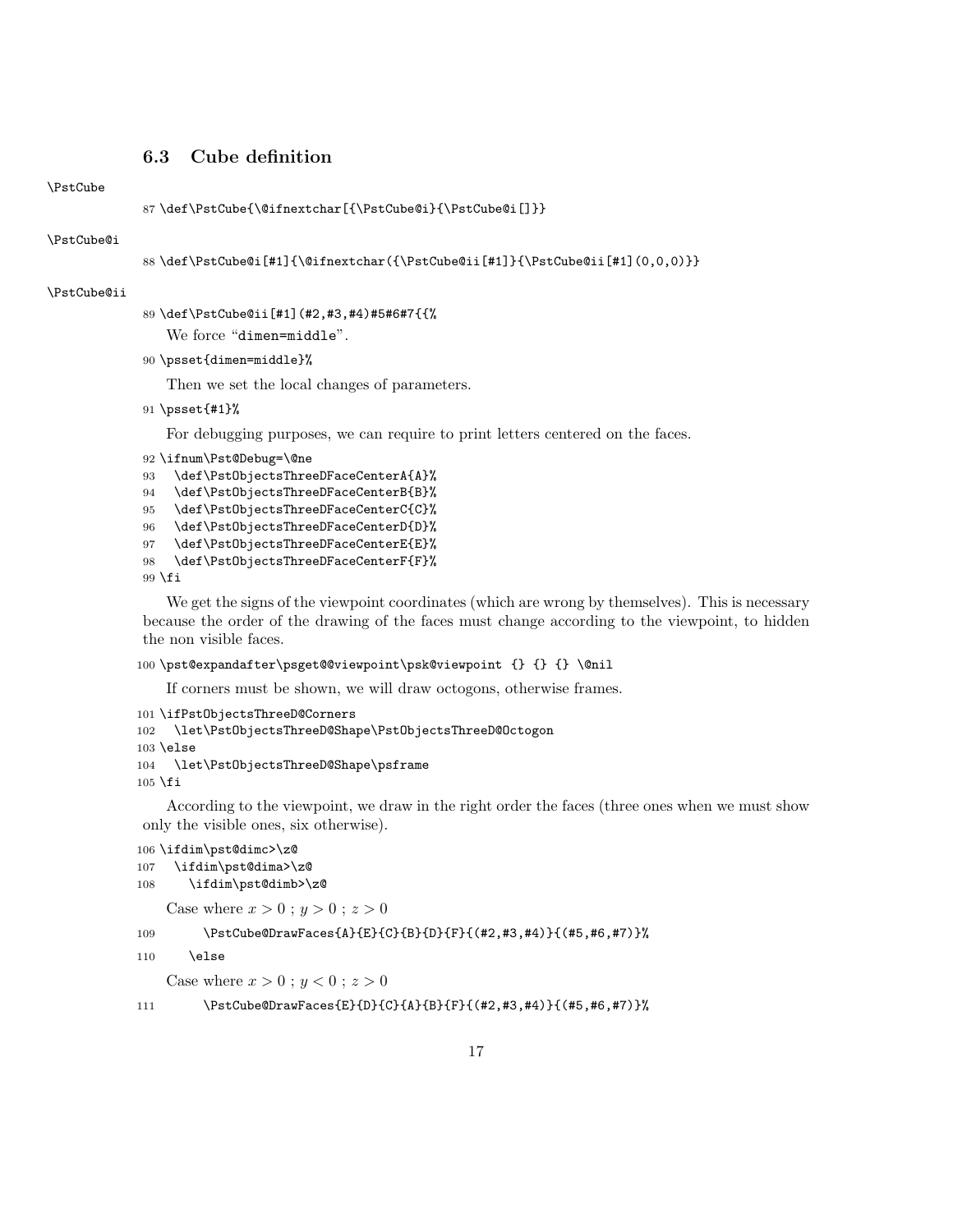```
112 \overrightarrow{fi}113 \else
114 \ifdim\pst@dimb>\z@
   Case where x < 0; y > 0; z > 0115 \PstCube@DrawFaces{A}{B}{C}{E}{D}{F}{(#2,#3,#4)}{(#5,#6,#7)}%
116 \else
   Case where x < 0; y < 0; z > 0117 \PstCube@DrawFaces{D}{B}{C}{E}{A}{F}{(#2,#3,#4)}{(#5,#6,#7)}%
118 \fi
119 \fi
120 \else
121 \ifdim\pst@dima>\z@
122 \ifdim\pst@dimb>\z@
   Case where x > 0; y > 0; z < 0123 \PstCube@DrawFaces{B}{D}{C}{A}{E}{F}{(#2,#3,#4)}{(#5,#6,#7)}%
124 \else
   Case where x > 0; y < 0; z < 0125 \PstCube@DrawFaces{A}{B}{C}{E}{D}{F}{(#2,#3,#4)}{(#5,#6,#7)}%
126 \fi
127 \else
128 \ifdim\pst@dimb>\z@
   Case where x < 0; y > 0; z < 0129 \PstCube@DrawFaces{D}{E}{C}{A}{B}{F}{(#2,#3,#4)}{(#5,#6,#7)}%
130 \else
   Case where x < 0; y > 0; z < 0131 \PstCube@DrawFaces{E}{A}{C}{D}{B}{F}{(#2,#3,#4)}{(#5,#6,#7)}%
132 \fi
133 \fi
134 \fi}}
```
### 6.4 Die definition

### \PstDie

\def\PstDie{\@ifnextchar[{\PstDie@i}{\PstDie@i[]}}

#### \PstDie@i

\def\PstDie@i[#1]{\@ifnextchar({\PstDie@ii[#1]}{\PstDie@ii[#1](0,0,0)}}

### \PstDie@ii

```
137 \def\PstDie@ii[#1](#2,#3,#4){{%
```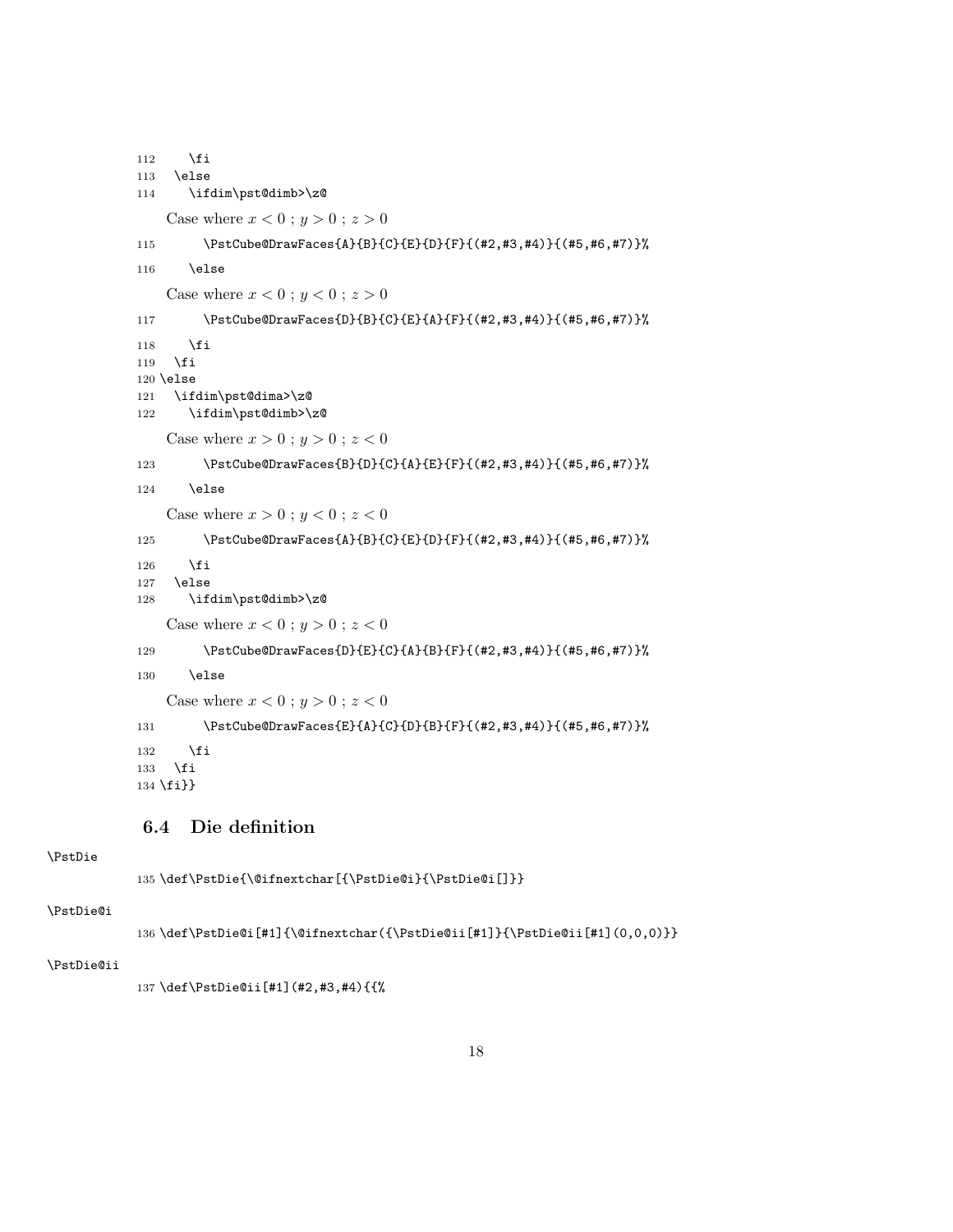We force "dimen=middle".

```
138 \psset{dimen=middle}%
```
We set the local changes of parameters.

```
139 \psset{#1}%
```
A die is only a cube where the six faces have dots between 1 and 6.

```
140 \ifPstObjectsThreeD@RandomFaces
```
First the case where the faces are defined randomly.

```
141 \setrannum{\pst@cnth}{1}{6}%
142 \PstDie@Letter{\pst@cnth}{\@tempa}%
143 \expandafter\def\csname PstObjectsThreeDFace\@tempa\endcsname{%
144 \psdots(.5,.5)}%
145 \PstDie@Letter{\pst@cnth}{\@tempa}%
146 \expandafter\def\csname PstObjectsThreeDFace\@tempa\endcsname{%
147 \psdots(.2,.2)(.8,.8) }%
148 \PstDie@Letter{\pst@cnth}{\@tempa}%
149 \expandafter\def\csname PstObjectsThreeDFace\@tempa\endcsname{%
150 \psdots(.2,.2)(.5,.5)(.8,.8) }%
151 \PstDie@Letter{\pst@cnth}{\@tempa}%
152 \expandafter\def\csname PstObjectsThreeDFace\@tempa\endcsname{%
153 \psdots(.2,.2)(.2,.5)(.2,.8)(.8,.2)(.8,.5)(.8,.8)154 \PstDie@Letter{\pst@cnth}{\@tempa}%
155 \expandafter\def\csname PstObjectsThreeDFace\@tempa\endcsname{%
156 \psdots(.2,.2)(.2,.8)(.5,.5)(.8,.2)(.8,.8)}%
157 \PstDie@Letter{\pst@cnth}{\@tempa}%
158 \expandafter\def\csname PstObjectsThreeDFace\@tempa\endcsname{%
159 \psdots(.2,.2)(.2,.8)(.8,.2)(.8,.8) \\highlargoroughlands
160 \else
```
Then the case where the faces are defined fixedly (the face "4" will be above).

```
161 \def\PstObjectsThreeDFaceA{\psdots(.5,.5)}%
162 \def\PstObjectsThreeDFaceB{\psdots(.2,.2)(.8,.8)}%
163 \def\PstObjectsThreeDFaceC{\psdots(.2,.2)(.5,.5)(.8,.8)}%
164 \def\PstObjectsThreeDFaceD{%
165 \psdots(.2,.2)(.2,.5)(.2,.8)(.8,.2)(.8,.5)(.8,.8)}%
166 \def\PstObjectsThreeDFaceE{\psdots(.2,.2)(.2,.8)(.5,.5)(.8,.2)(.8,.8)}%
167 \def\PstObjectsThreeDFaceF{\psdots(.2,.2)(.2,.8)(.8,.2)(.8,.8)}%
```
\fi

Now that the faces are defined, we can draw the cube, with only the visible faces if corners are not to be drawn.

```
169 \ifPstObjectsThreeD@Corners
170 \else
171 \PstObjectsThreeD@OnlyVisibleFacestrue
172 \fi
173 \PstCube(#2,#3,#4){1}{1}{1}}}
```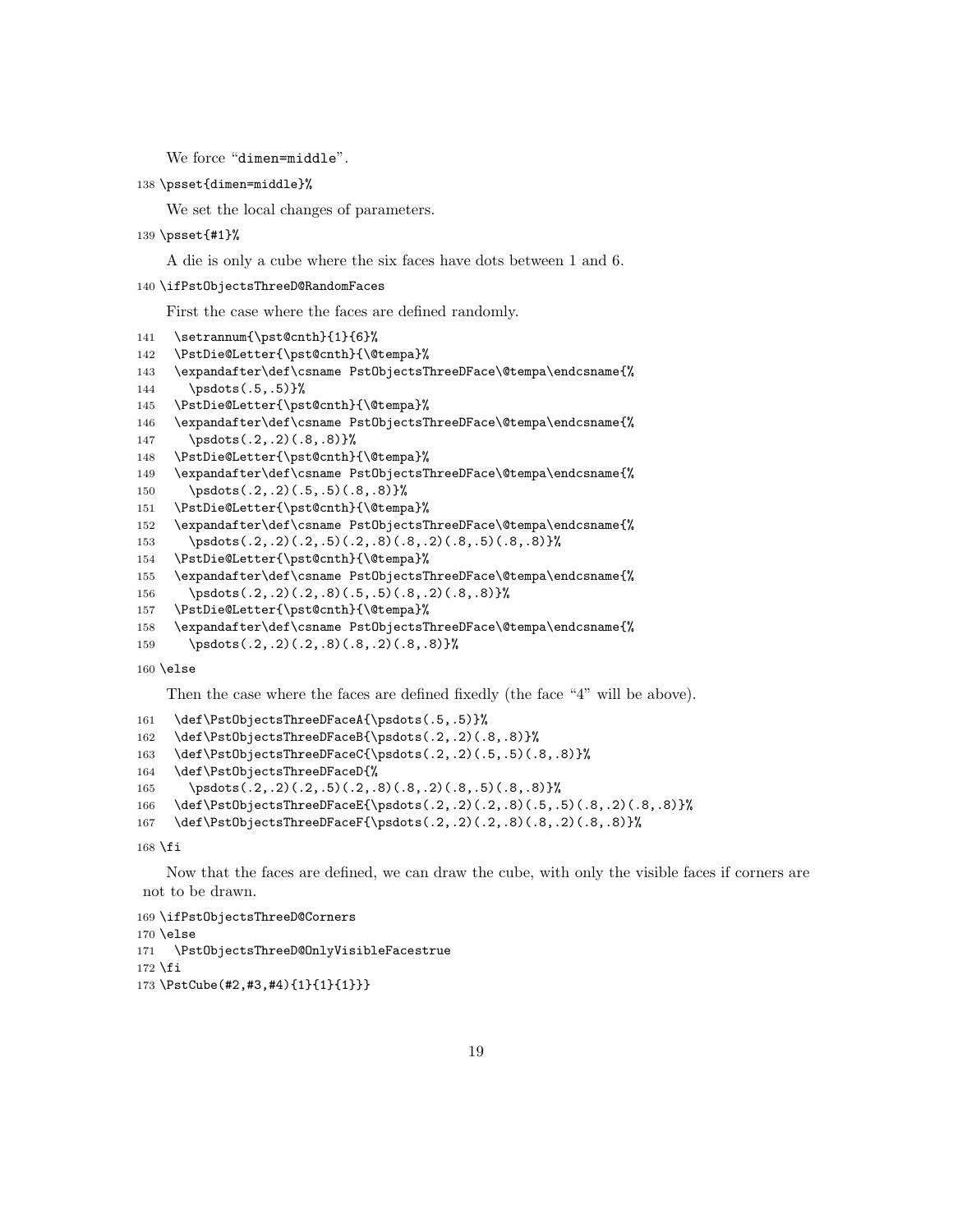### 6.5 Internal functions to draw the faces

To draw successively the six faces in the right order.

#### \PstCube@DrawFaces

```
174 \def\PstCube@DrawFaces#1#2#3#4#5#6#7#8{%
175 \ifPstObjectsThreeD@OnlyVisibleFaces
176 \else
177 \bgroup
178 \ifPstObjectsThreeD@Corners
179 \psset{linecolor=\PstObjectsThreeD@CornersColor,
180 fillcolor=\PstObjectsThreeD@CornersColor}%
181 \fi
182 \bgroup
183 \ifPstObjectsThreeD@Corners
184 \def\PstObjectsThreeD@CornersLengthTmpA{0}%
185 \overrightarrow{fi}186 \expandafter\csname PstCube@DrawFace#1\endcsname#7#8
187 \expandafter\csname PstCube@DrawFace#2\endcsname#7#8
188 \egroup
189 \bgroup
190 \ifPstObjectsThreeD@Corners
191 \def\PstObjectsThreeD@CornersLengthTmpB{0}%
192 \qquad \text{if}193 \expandafter\csname PstCube@DrawFace#3\endcsname#7#8
194 \egroup
195 \egroup
196 \fi
197 \expandafter\csname PstCube@DrawFace#4\endcsname#7#8
198 \expandafter\csname PstCube@DrawFace#5\endcsname#7#8
199 \expandafter\csname PstCube@DrawFace#6\endcsname#7#8}
```
To draw the face A.

### \PstCube@DrawFaceA

```
200 \def\PstCube@DrawFaceA(#1,#2,#3)(#4,#5,#6){%
201 \pst@dima=-#4\psxunit
202 \divide\pst@dima\tw@
203 \pst@dimc=#6\psyunit
204 \divide\pst@dimc\tw@
205 \ThreeDput[normal=0 -1 0](#1,#2,#3){%
206 \PstObjectsThreeD@Shape(-#4,#6)
207 \ifx\PstObjectsThreeDFaceA\@undefined
208 \else
209 \rput[bl](-#4,0){\PstObjectsThreeDFaceA}
210 \, \text{Vfi}211 \ifx\PstObjectsThreeDFaceCenterA\@undefined
212 \else
213 \rput[c](\pst@dima,\pst@dimc){\PstObjectsThreeDFaceCenterA}
214 \fi}}
```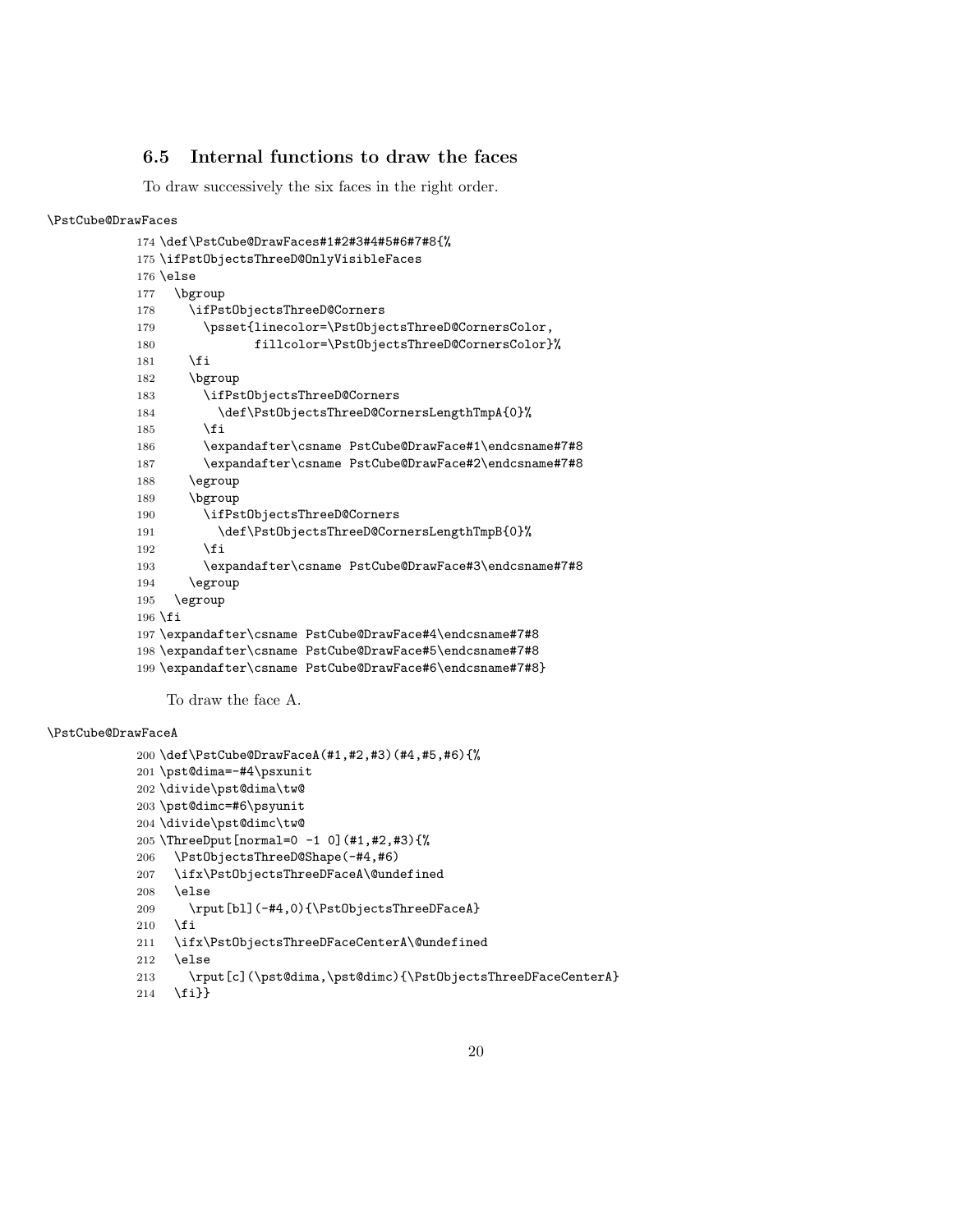To draw the face B.

#### \PstCube@DrawFaceB

```
215 \def\PstCube@DrawFaceB(#1,#2,#3)(#4,#5,#6){%
216 \pst@dimb=#5\psxunit
217 \divide\pst@dimb\tw@
218 \pst@dimc=#6\psyunit
219 \divide\pst@dimc\tw@
220 \ThreeDput[normal=1 0 0](#1,#2,#3){%
221 \PstObjectsThreeD@Shape(#5,#6)
222 \ifx\PstObjectsThreeDFaceB\@undefined
223 \else
224 \rput[bl](0,0){\PstObjectsThreeDFaceB}
225 \overline{1}226 \ifx\PstObjectsThreeDFaceCenterB\@undefined
227 \else
228 \rput[c](\pst@dimb,\pst@dimc){\PstObjectsThreeDFaceCenterB}
229 \fi}}
```
To draw the face C.

#### \PstCube@DrawFaceC

```
230 \def\PstCube@DrawFaceC(#1,#2,#3)(#4,#5,#6){%
231 \pst@dimg=-#4\psxunit
232 \advance \pst@dimg by #1\psxunit
233 \pst@dima=#4\psxunit
234 \divide\pst@dima\tw@
235 \pst@dimb=#5\psxunit
236 \divide\pst@dimb\tw@
237 \ThreeDput[normal=0 0 1](\pst@dimg,#2,#3){{%
238 \psyunit=\psxunit
239 \PstObjectsThreeD@Shape(#4,#5)
240 \ifx\PstObjectsThreeDFaceC\@undefined
241 \else
242 \rput[bl](0,0){\PstObjectsThreeDFaceC}
243 \fi
244 \ifx\PstObjectsThreeDFaceCenterC\@undefined
245 \else
246 \rput[c](\pst@dima,\pst@dimb){\PstObjectsThreeDFaceCenterC}
```
\fi}}}

To draw the face D.

#### \PstCube@DrawFaceD

```
248 \def\PstCube@DrawFaceD(#1,#2,#3)(#4,#5,#6){%
249 \pst@dimg=#5\psxunit
250 \advance \pst@dimg by #2\psyunit
251 \pst@dima=-#4\psxunit
252 \divide\pst@dima\tw@
253 \pst@dimc=#6\psyunit
```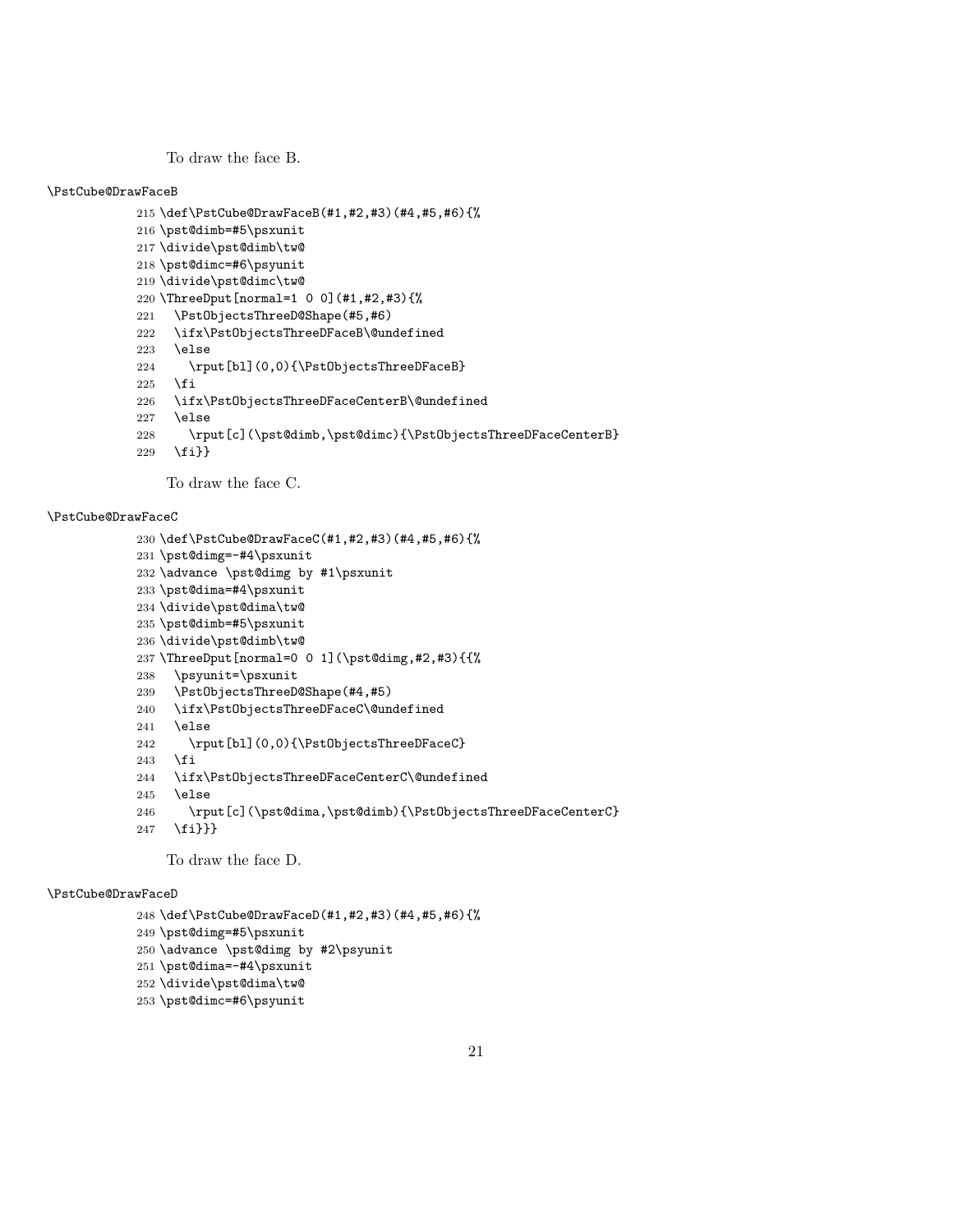```
254 \divide\pst@dimc\tw@
255 \ThreeDput[normal=0 -1 0](#1,\pst@dimg,#3){%
256 \PstObjectsThreeD@Shape(-#4,#6)
257 \ifx\PstObjectsThreeDFaceD\@undefined
258 \else
259 \rput[bl](-#4,0){\PstObjectsThreeDFaceD}
260 \fi
261 \ifx\PstObjectsThreeDFaceCenterD\@undefined
262 \else
263 \rput[c](\pst@dima,\pst@dimc){\PstObjectsThreeDFaceCenterD}
264 \fi}}
```
To draw the face E.

### \PstCube@DrawFaceE

```
265 \def\PstCube@DrawFaceE(#1,#2,#3)(#4,#5,#6){%
266 \pst@dimg=-#4\psxunit
267 \advance \pst@dimg by #1\psxunit
268 \pst@dimb=#5\psxunit
269 \divide\pst@dimb\tw@
270 \pst@dimc=#6\psyunit
271 \divide\pst@dimc\tw@
272 \ThreeDput[normal=1 0 0](\pst@dimg,#2,#3){%
273 \PstObjectsThreeD@Shape(#5,#6)
274 \ifx\PstObjectsThreeDFaceE\@undefined
275 \else
276 \rput[bl](0,0){\PstObjectsThreeDFaceE}
277 \fi
278 \ifx\PstObjectsThreeDFaceCenterE\@undefined
279 \else
280 \rput[c](\pst@dimb,\pst@dimc){\PstObjectsThreeDFaceCenterE}
281 \fi}}
```
To draw the face F.

### \PstCube@DrawFaceF

```
282 \def\PstCube@DrawFaceF(#1,#2,#3)(#4,#5,#6){%
283 \pst@dimg=-#4\psxunit
284 \advance \pst@dimg by #1\psxunit
285 \pst@dimh=#6\psyunit
286 \advance \pst@dimh by #3\psyunit
287 \pst@dima=#4\psxunit
288 \divide\pst@dima\tw@
289 \pst@dimb=#5\psxunit
290 \divide\pst@dimb\tw@
291 \ThreeDput[normal=0 0 1](\pst@dimg,#2,\pst@dimh){{%
292 \psyunit=\psxunit
293 \PstObjectsThreeD@Shape(#4,#5)
294 \ifx\PstObjectsThreeDFaceF\@undefined
```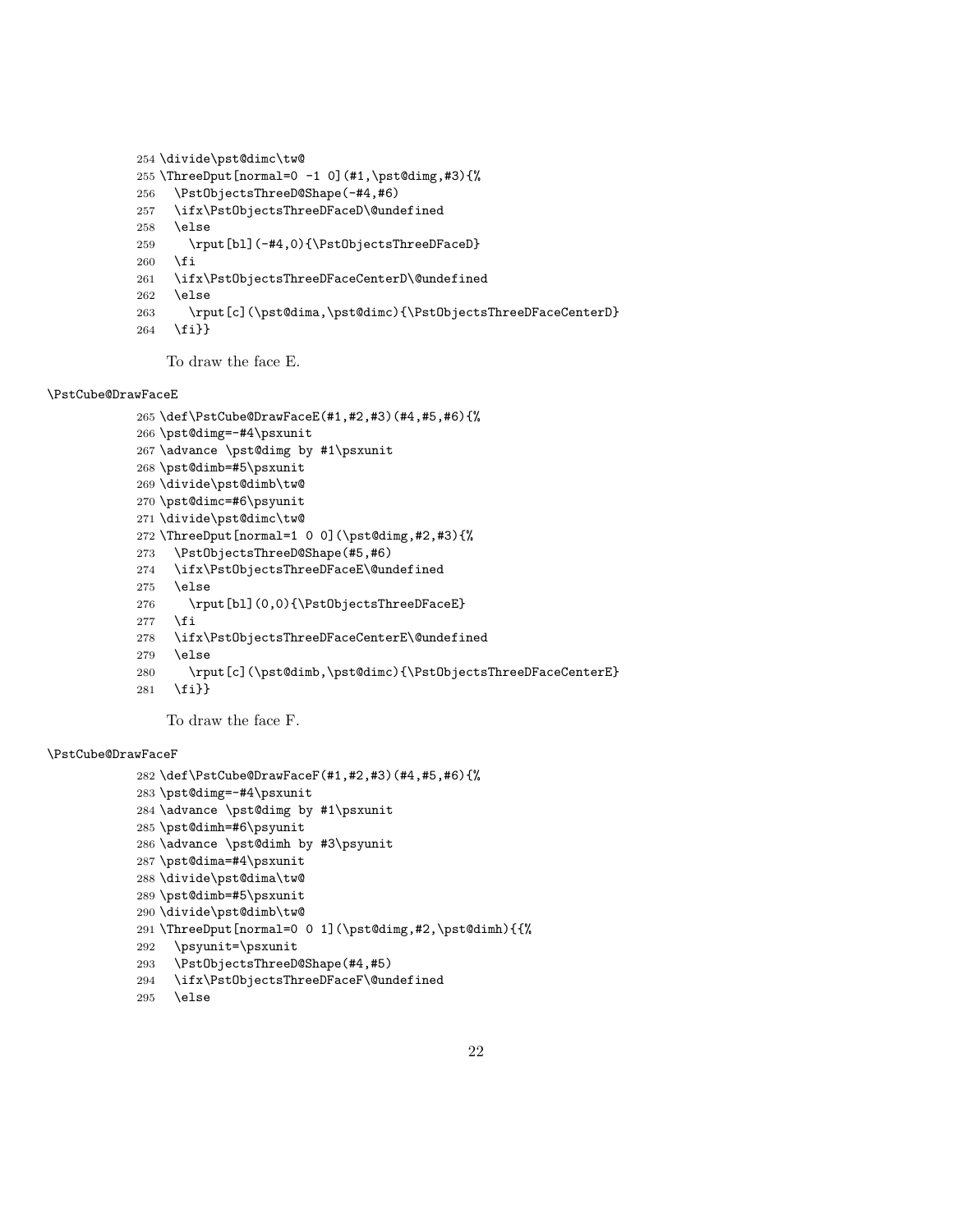```
296 \rput[bl](0,0){\PstObjectsThreeDFaceF}
297 \fi
298 \ifx\PstObjectsThreeDFaceCenterF\@undefined
299 \else
300 \rput[c](\pst@dima,\pst@dimb){\PstObjectsThreeDFaceCenterF}
301 \fi}}}
```
### 6.6 Internal functions

The \psget@@viewpoint macro is derived from the \psset@@viewpoint one (the values will not be the good ones, but in fact we are only interested by the signs of them...)

### \psget@@viewpoint

```
302 \def\psget@@viewpoint#1 #2 #3 #4\@nil{%
303 \pssetxlength{\pst@dima}{#1}%
304 \pssetylength{\pst@dimb}{#2}%
305 \pssetzlength{\pst@dimc}{#3}}
```
Macro to draw an octogon. This is useful to put it on each face, to let corners appear on a cube in another color. This is specially suited for dies.

#### \PstObjectsThreeD@Octogon

```
306 \def\PstObjectsThreeD@Octogon(#1,#2){%
307 \pst@dimh=\PstObjectsThreeD@CornersLength pt
308 \multiply\pst@dimh#1
309 \pst@dimtonum{\pst@dimh}{\pst@tempa}%
310 \pst@dimh=\PstObjectsThreeD@CornersLengthTmpB pt
311 \multiply\pst@dimh#1
312 \pst@dimtonum{\pst@dimh}{\pst@tempg}%
313 \pst@dimh=\@ne pt
314 \advance\pst@dimh-\PstObjectsThreeD@CornersLength pt
315 \multiply\pst@dimh#1
316 \pst@dimtonum{\pst@dimh}{\pst@tempb}%
317 \pst@dimh=\@ne pt
318 \advance\pst@dimh-\PstObjectsThreeD@CornersLengthTmpA pt
319 \multiply\pst@dimh#1
320 \pst@dimtonum{\pst@dimh}{\pst@tempe}%
321 \pst@dimh=\PstObjectsThreeD@CornersLength pt
322 \multiply\pst@dimh#2
323 \pst@dimtonum{\pst@dimh}{\pst@tempc}%
324 \pst@dimh=\PstObjectsThreeD@CornersLengthTmpA pt
325 \multiply\pst@dimh#2
326 \pst@dimtonum{\pst@dimh}{\pst@tempf}%
327 \pst@dimh=\@ne pt
328 \advance\pst@dimh-\PstObjectsThreeD@CornersLength pt
329 \multiply\pst@dimh#2
330 \pst@dimtonum{\pst@dimh}{\pst@tempd}%
331 \pst@dimh=\@ne pt
332 \advance\pst@dimh-\PstObjectsThreeD@CornersLengthTmpB pt
```
\multiply\pst@dimh#2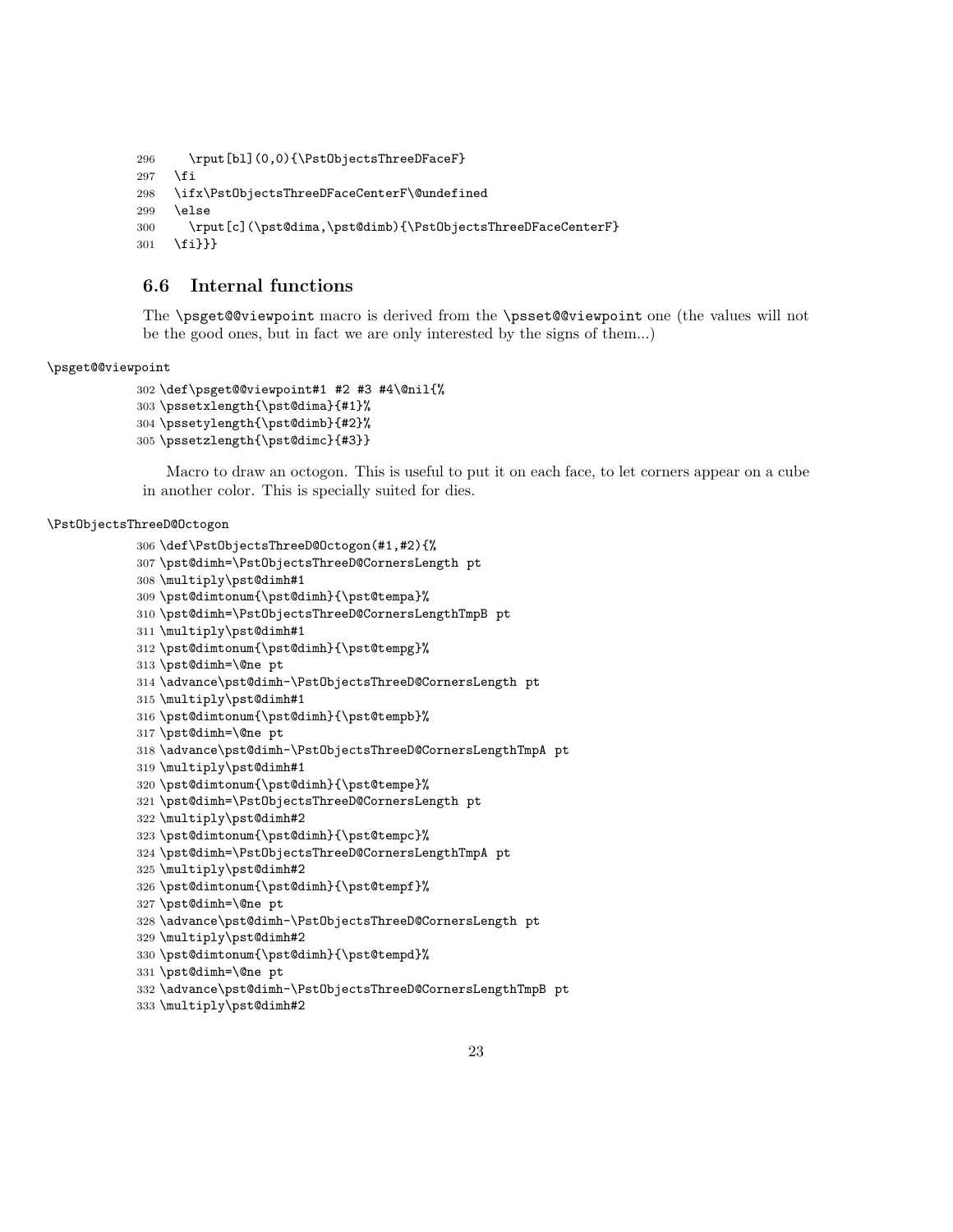```
334 \pst@dimtonum{\pst@dimh}{\pst@temph}%
335 \pspolygon(\pst@tempa,0)(\pst@tempe,0)(#1,\pst@tempf)(#1,\pst@tempd)
336 (\pst@tempb,#2)(\pst@tempg,#2)(0,\pst@temph)(0,\pst@tempc)}
```
Macro to increment the counter  $(41)$  and define  $(42)$  the corresponding letter between A (for 1) and  $F$  (for 6).

### \PstDie@Letter

```
337 \def\PstDie@Letter#1#2{%
338 \advance#1\@ne
339 \ifnum#1>6
340 #1=\@ne
341 \fi
342 \def#2{\ifcase#1\or A\or B\or C\or D\or E\or F\fi}}
```
### 6.7 Closing

Catcodes restoration. 343 \catcode'\@=\PstAtCode\relax 344  $\langle$ /pst-ob3d $\rangle$ 

### Index

Numbers written in italic refer to the page where the corresponding entry is described; numbers underlined refer to the code line of the definition; numbers in roman refer to the code lines where the entry is used.

| D                                                            | \PstCube@DrawFaces                                                   |
|--------------------------------------------------------------|----------------------------------------------------------------------|
| \define@boolkey  77-79                                       | $. 109, 111, 115, 117, 123, 125, 129, 131, 174$                      |
|                                                              | $\forall$ PstCube@i  87, 88                                          |
|                                                              | $\text{V}$ stCube@ii  88,89                                          |
| \ifPst0bjectsThreeD@Corners                                  |                                                                      |
| $\ldots \ldots \ldots \ldots \ldots 101, 169, 178, 183, 190$ |                                                                      |
| \ifPst0bjectsThreeD@OnlyVisibleFaces<br>175                  | $\Delta 136, 137$                                                    |
| $\iint PstObjectsThreeD@RandomFaces   140$                   | \PstDie@Letter 142, 145, 148, 151, 154, 157, 337                     |
|                                                              | \PstObjectsThreeD@CornersColor . 80, 179, 180                        |
| P                                                            | \PstObjectsThreeD@CornersLength                                      |
| $\ProvidesFile  \ldots \ldots \ldots \ldots 61$              | $\ldots \ldots \ldots \ldots \ldots$ 82, 307, 314, 321, 328          |
| $\text{psget@Viewpoint}$ 100, 302                            | \PstObjectsThreeD@CornersLengthTmpA                                  |
|                                                              | $\ldots \ldots \ldots \ldots \ldots \ldots \ldots$ 83, 184, 318, 324 |
|                                                              | \PstObjectsThreeD@CornersLengthTmpB                                  |
| $\forall$ PstCube  87, 173                                   | $\cdots$ 84, 191, 310, 332                                           |
| $\\F$ stCube@DrawFaceA  200                                  | \PstObjectsThreeD@Octogon  102, 306                                  |
| $\\$ FstCube@DrawFaceB      215                              | \PstObjectsThreeD@OnlyVisibleFacestrue . 171                         |
| $\\%tCube@DrawFaceC     230$                                 | \PstObjectsThreeD@Shape                                              |
| $\\F$ stCube@DrawFaceD  248                                  | $\ldots$ 102, 104, 206, 221, 239, 256, 273, 293                      |
| $\\%$ : $265$                                                | $\\Phi$ 161, 207, 209                                                |
| \PstCube@DrawFaceF<br>282                                    | $\Pst0bjectsThreeDFaceB$ 162, 222, 224                               |
|                                                              |                                                                      |